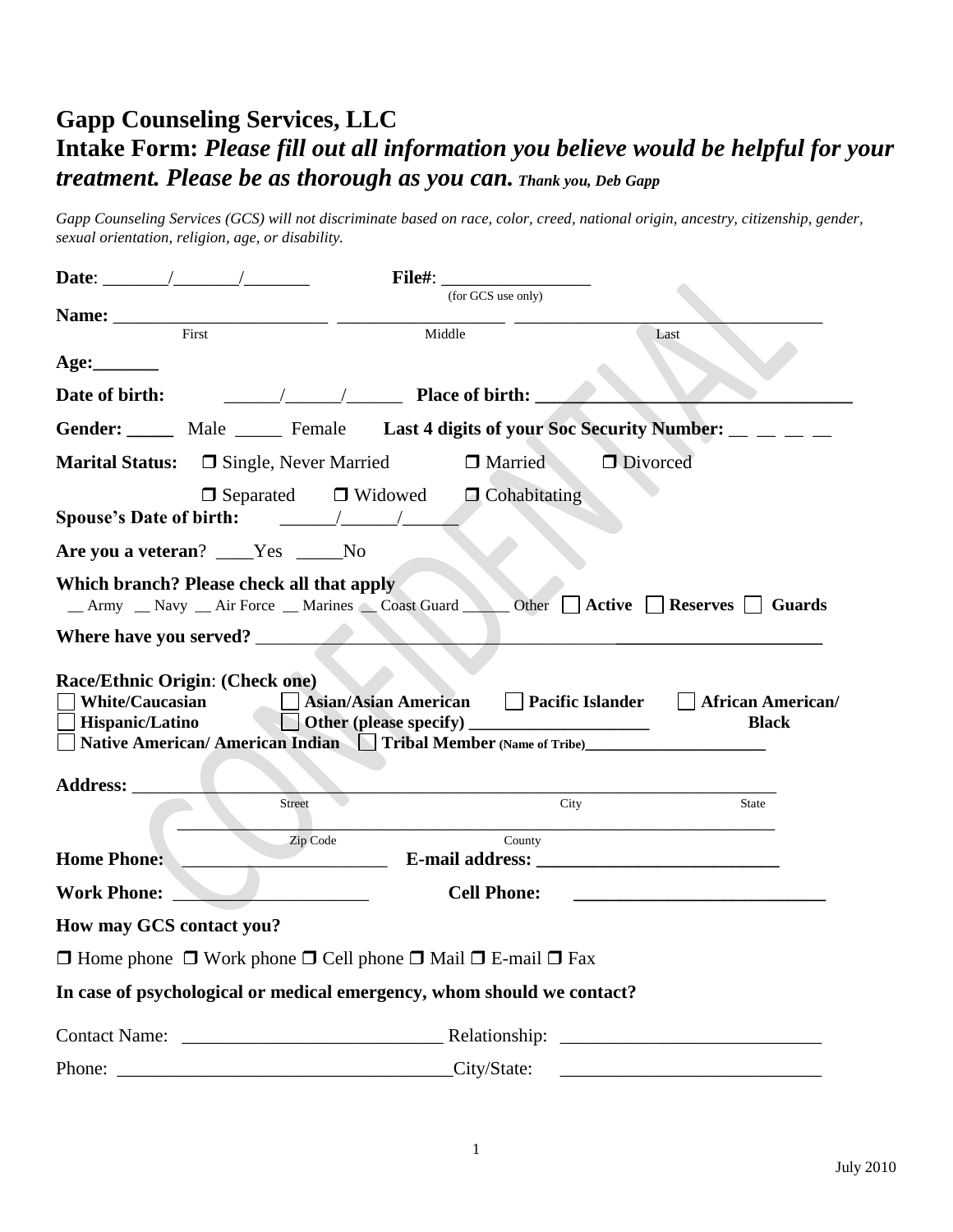#### **Reason for coming to Gapp Counseling Services**

Many factors affect a person's life, career choice, ability to concentrate, work or academic performance and overall wellbeing. Please check all that apply:

A. \_\_\_\_\_ I am concerned about my own \_\_\_\_\_\_mental health

\_\_\_\_\_ alcohol and drug use

B. \_\_\_\_ I am concerned about someone else's \_\_\_\_\_\_mental health

\_\_\_\_\_ alcohol and drug use

C. \_\_\_\_ I am concerned about my relationship(s) \_\_\_\_loss, \_\_\_\_conflict, \_\_\_mistreatment/abuse

D. \_\_\_\_ I am experiencing grief due to loss/death of a family member, friend, or significant other

 $\mathcal{L} = \{ \mathcal{L} \mid \mathcal{L} \mid \mathcal{L} \mid \mathcal{L} \mid \mathcal{L} \mid \mathcal{L} \mid \mathcal{L} \mid \mathcal{L} \mid \mathcal{L} \mid \mathcal{L} \mid \mathcal{L} \mid \mathcal{L} \mid \mathcal{L} \mid \mathcal{L} \mid \mathcal{L} \mid \mathcal{L} \mid \mathcal{L} \mid \mathcal{L} \mid \mathcal{L} \mid \mathcal{L} \mid \mathcal{L} \mid \mathcal{L} \mid \mathcal{L} \mid \mathcal{L} \mid \mathcal{L} \mid \mathcal{L} \mid \mathcal$ 

 $\mathcal{L}_\mathcal{L} = \mathcal{L}_\mathcal{L} = \mathcal{L}_\mathcal{L} = \mathcal{L}_\mathcal{L} = \mathcal{L}_\mathcal{L} = \mathcal{L}_\mathcal{L} = \mathcal{L}_\mathcal{L} = \mathcal{L}_\mathcal{L} = \mathcal{L}_\mathcal{L} = \mathcal{L}_\mathcal{L} = \mathcal{L}_\mathcal{L} = \mathcal{L}_\mathcal{L} = \mathcal{L}_\mathcal{L} = \mathcal{L}_\mathcal{L} = \mathcal{L}_\mathcal{L} = \mathcal{L}_\mathcal{L} = \mathcal{L}_\mathcal{L}$ 

E. \_\_\_\_\_ I am being referred to have an alcohol and drug use assessment.

F. \_\_\_\_\_\_ Other (please explain):

In your own words, please summarize the concerns that bring you to Gapp Counseling Services:

Since approximately what date have you been having these issues?

How did you hear about Gapp Counseling Services?

#### **History of Mental Health and Alcohol or Other Drug Services**

Have you had a psychological and/or alcohol or drug assessment in the past?  $\Box$  Yes  $\Box$  No

Are you currently receiving services from a psychiatrist, psychologist, counselor, chemical dependency professional, social worker, pastor, or other mental health practitioner for personal, mental health and/or drug and alcohol concerns?  $\Box$  Yes  $\Box$  No

Please indicate all the services you have participated in (currently or in the past) for your own and/or someone else's mental health concerns and/ or alcohol and drug use:

| Age | <b>Type of Treatment</b>                                                               | <b>Name And City/State</b><br><b>Location Of Provider</b> | <b>Length Of Time You</b><br><b>Received Services</b> | Dates of<br><b>Service</b> |
|-----|----------------------------------------------------------------------------------------|-----------------------------------------------------------|-------------------------------------------------------|----------------------------|
|     | Individual or group counseling                                                         |                                                           |                                                       |                            |
|     | <b>Psychological Evaluations</b>                                                       |                                                           |                                                       |                            |
|     | Alcohol or other Drug Assessments                                                      |                                                           |                                                       |                            |
|     | Education or diversion programs for<br>alcohol or other drug use (i.e. DUI<br>classes) |                                                           |                                                       |                            |
|     | <b>Inpatient or Intensive Outpatient</b><br>Treatment for substance abuse              |                                                           |                                                       |                            |
|     | Psychiatric service with a psychiatrist<br>(i.e. medication management)                |                                                           |                                                       |                            |
|     | Psychiatric hospitalization                                                            |                                                           |                                                       |                            |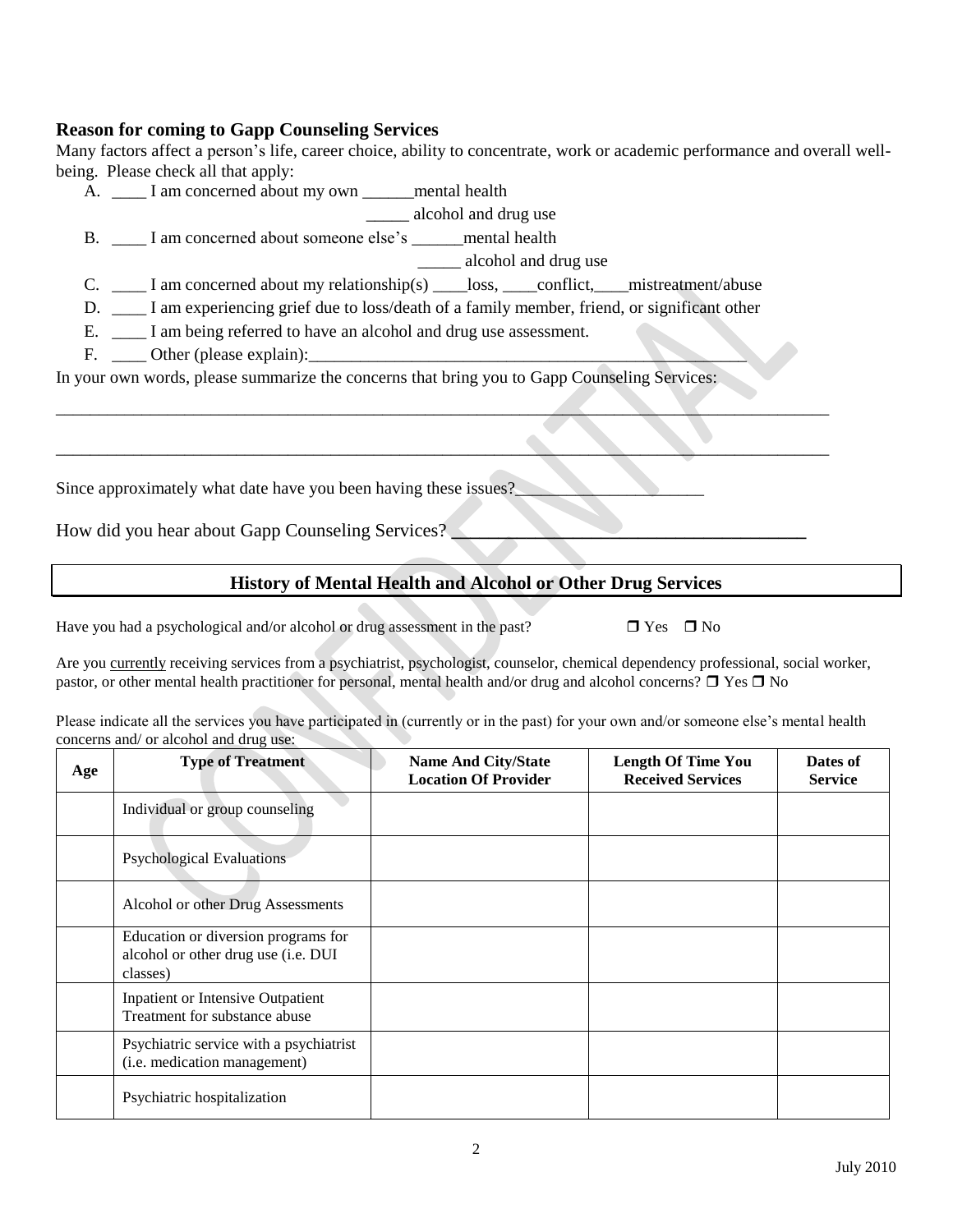| Sei<br>-nein                        |  |  |
|-------------------------------------|--|--|
| or support groups<br>$-0.11 - 0.00$ |  |  |

| Indicate your level of concern on all situations that apply to you.<br>Please check the corresponding box. | <b>CONCERN</b><br>$\tilde{\mathbf{z}}$ | CONCERN<br>LITTLE | MODERATE<br>CONCERN | <b>EXTREME</b><br>CONCERN |
|------------------------------------------------------------------------------------------------------------|----------------------------------------|-------------------|---------------------|---------------------------|
| 1. Insomnia (problems falling or staying sleep, waking early)                                              |                                        |                   |                     |                           |
| 2. Nightmares                                                                                              |                                        |                   |                     |                           |
| 3. Death of someone significant in my life                                                                 |                                        |                   |                     |                           |
| 4. Feeling sad, empty, and crying for no reason                                                            |                                        |                   |                     |                           |
| 5. Thought or worries that keep racing around in my head                                                   |                                        |                   |                     |                           |
| 6. Fatigue or decreased energy                                                                             |                                        |                   |                     |                           |
| 7. Think and speak more slowly than normal                                                                 |                                        |                   |                     |                           |
| 8. Have trouble concentrating, remembering, and making decisions                                           |                                        |                   |                     |                           |
| 9. Lost interest in things I once enjoyed                                                                  |                                        |                   |                     |                           |
| 10. Preoccupied with death and/or suicide                                                                  |                                        |                   |                     |                           |
| 11. Feeling helpless, guilty, or worthless                                                                 |                                        |                   |                     |                           |
| 12. Hopelessness or pessimistic feelings                                                                   |                                        |                   |                     |                           |
| 13. Loss of pleasure in usual activities                                                                   |                                        |                   |                     |                           |
| 14. Irritability                                                                                           |                                        |                   |                     |                           |
| 15. Persistent thoughts of death                                                                           |                                        |                   |                     |                           |
| 16. Trembling, restlessness, rapid heartbeat                                                               |                                        |                   |                     |                           |
| 17. Difficulty paying attention                                                                            |                                        |                   |                     |                           |
| 18. More active than normal, and tend to act without thinking                                              |                                        |                   |                     |                           |
| 19. Difficulty with listening and speaking                                                                 |                                        |                   |                     |                           |
| 20. Difficulty with reading, writing and spelling                                                          |                                        |                   |                     |                           |
| 21. Difficulty doing math calculations                                                                     |                                        |                   |                     |                           |
| 22. Extreme distractibility                                                                                |                                        |                   |                     |                           |
| 23. Significant risk-taking                                                                                |                                        |                   |                     |                           |
| 24. Increased energy, activity, rapid talking & thinking, agitation                                        |                                        |                   |                     |                           |
| 25. Decreased need for sleep without fatigue                                                               |                                        |                   |                     |                           |
| 26. Unrealistic belief in one's own abilities                                                              |                                        |                   |                     |                           |
| 27. Increased sex drive                                                                                    |                                        |                   |                     |                           |
| 28. Excessive anger                                                                                        |                                        |                   |                     |                           |
| 29. Trouble with major relationship                                                                        |                                        |                   |                     |                           |
| 30. Job is too stressful                                                                                   |                                        |                   |                     |                           |
| 31. Feel overwhelmed by life                                                                               |                                        |                   |                     |                           |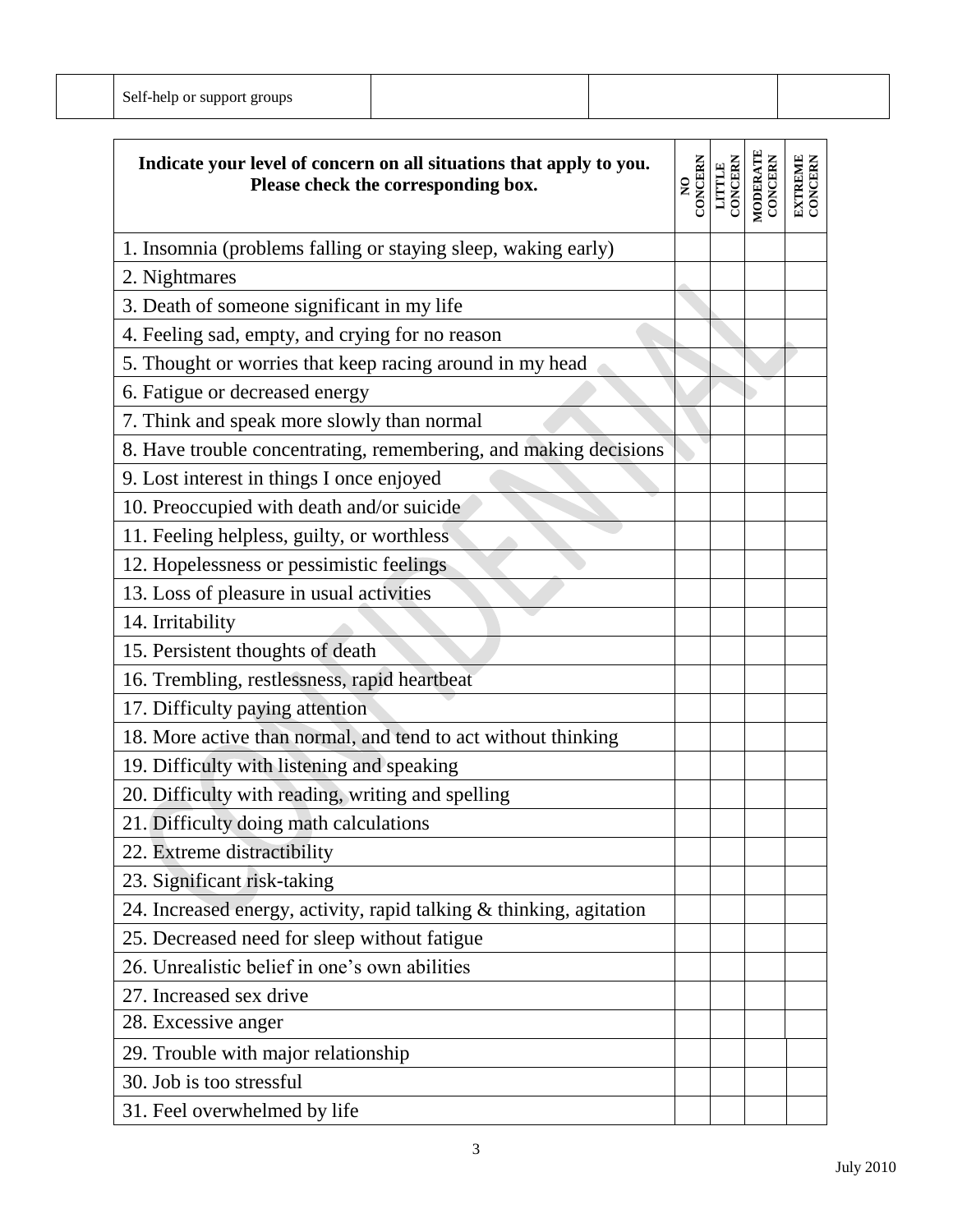| 32. Difficulty managing major life decisions                                            |                                           |                   |                     |                           |
|-----------------------------------------------------------------------------------------|-------------------------------------------|-------------------|---------------------|---------------------------|
| 33. Bothered by thoughts of insanity                                                    |                                           |                   |                     |                           |
| Indicate all of the behaviors that apply to you.<br>Please check the corresponding box. | <b>CONCERN</b><br>$\overline{\mathbf{z}}$ | LITTLE<br>CONCERN | MODERATE<br>CONCERN | <b>EXTREME</b><br>CONCERN |
| 34. Thoughts of killing myself                                                          |                                           |                   |                     |                           |
| 35. Thoughts of self harm/cutting myself                                                |                                           |                   |                     |                           |
| 36. Hearing voices no one else can hear or see objects or things no<br>one else can see |                                           |                   |                     |                           |
| 37. Nightmares or flashbacks because of a traumatic/terrible event.                     |                                           |                   |                     |                           |
| 39. Experience any strong fears                                                         |                                           |                   |                     |                           |
| 40. Experienced emotional problems due to sexual interests,<br>activities, or partners  |                                           |                   |                     |                           |
| 41. Aggressive urges or impulses that I do not like having                              |                                           |                   |                     |                           |
| 42. Slow in getting acquainted with people                                              |                                           |                   |                     |                           |
| 43. Not knowing how to study effectively                                                |                                           |                   |                     |                           |
| 44. Worried about a member of my family                                                 |                                           |                   |                     |                           |
| 45. Hard to study in living quarters                                                    |                                           |                   |                     |                           |
| 46. Not mixing well with the opposite sex                                               |                                           |                   |                     |                           |
| 47. Trouble in keeping a conversation going                                             |                                           |                   |                     |                           |
| 48. Slow in reading                                                                     |                                           |                   |                     |                           |
| 49. Unable to discuss certain problems at home                                          |                                           |                   |                     |                           |
| 50. Can't forget some mistakes I've made                                                |                                           |                   |                     |                           |
| 51. Getting into trouble with authorities                                               |                                           |                   |                     |                           |
| 52. Wondering if I'll find a suitable mate                                              |                                           |                   |                     |                           |
| 53. Being ill at ease with other people                                                 |                                           |                   |                     |                           |
| 54. Doubting the wisdom of my vocational choice                                         |                                           |                   |                     |                           |
| 55. Being criticized by my parents                                                      |                                           |                   |                     |                           |
| 56. Not knowing what I really want                                                      |                                           |                   |                     |                           |
| 57. Thinking too much about sex matters                                                 |                                           |                   |                     |                           |
| 58. Wanting more worthwhile discussions with people                                     |                                           |                   |                     |                           |
| 59. Lacking confidence in my parenting abilities                                        |                                           |                   |                     |                           |
| 60. Clash of opinions between me and my parents                                         |                                           |                   |                     |                           |
| 61. Wanting more chance of self-expression                                              |                                           |                   |                     |                           |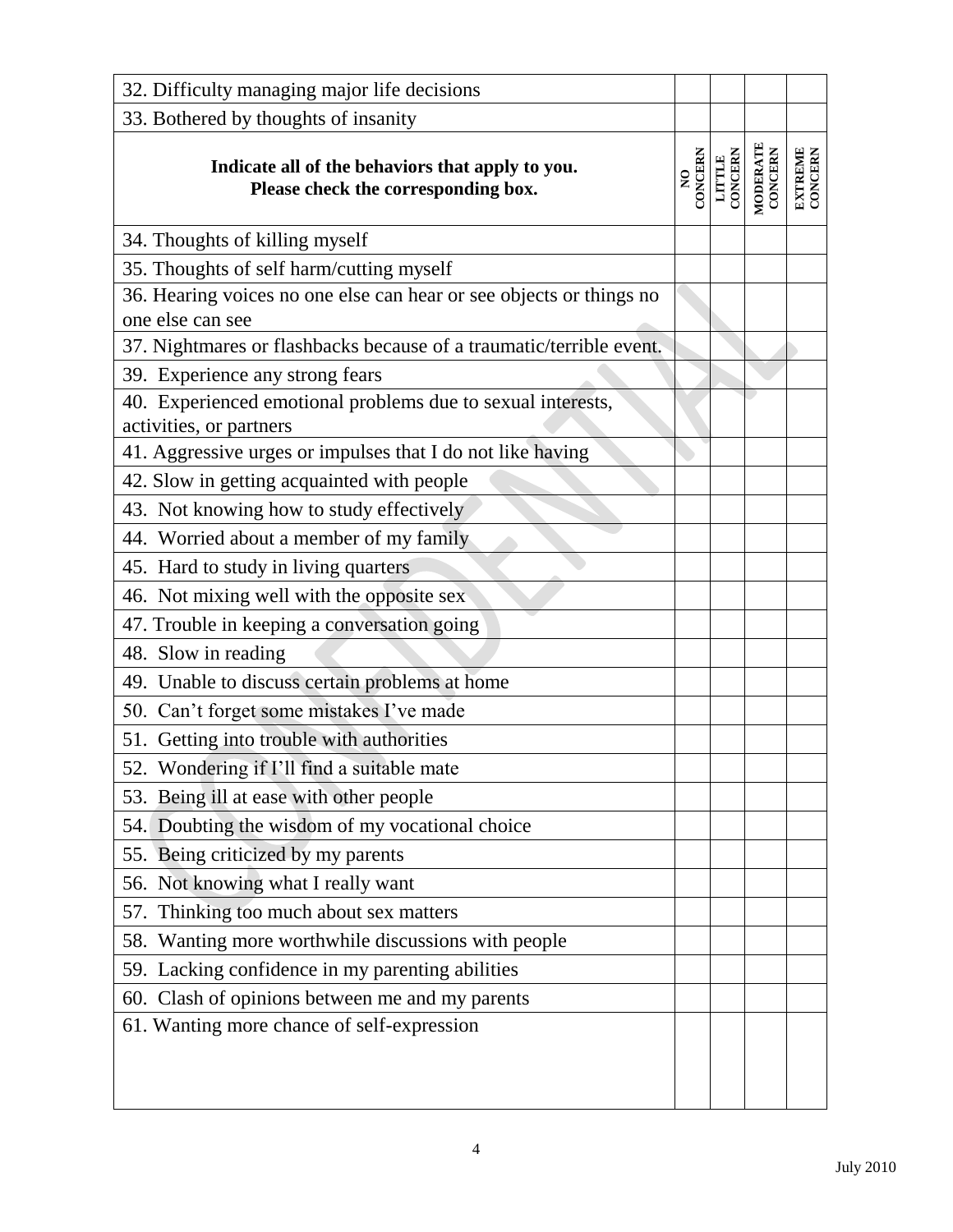| Indicate all of the behaviors that apply to you.<br>Please check the corresponding box. | CONCERN<br>$\frac{1}{2}$ | CONCERN<br><b>LITTLE</b> | MODERATE<br>CONCERN | <b>EXTREME</b><br>CONCERN |
|-----------------------------------------------------------------------------------------|--------------------------|--------------------------|---------------------|---------------------------|
| 62. Concerns about my use of tobacco, alcohol, or drugs                                 |                          |                          |                     |                           |
| 63. Concerns about other's use of tobacco, alcohol or drugs                             |                          |                          |                     |                           |
| 64. Wanting love and affection                                                          |                          |                          |                     |                           |
| 65. Being left out of things                                                            |                          |                          |                     |                           |
| 66. Concern over amount of debt I owe                                                   |                          |                          |                     |                           |
| 67. Confused in some of my religious beliefs                                            |                          |                          |                     |                           |
| 68. Afraid to speak up in class discussions                                             |                          |                          |                     |                           |
| 69. Not reaching the goals I've set for myself                                          |                          |                          |                     |                           |
| 70. Too little social life                                                              |                          |                          |                     |                           |
| 71. Frustrated with household chores not done                                           |                          |                          |                     |                           |
| 72. Disliking financial dependence on others                                            |                          |                          |                     |                           |
| 73. Feelings of being "pushed around"                                                   |                          |                          |                     |                           |
| 74. Speaking or acting without thinking                                                 |                          |                          |                     |                           |
| 75. Finding it hard to talk about my troubles                                           |                          |                          |                     |                           |
| 76. Wanting a more pleasing personality                                                 |                          |                          |                     |                           |
| 77. Fearing failure in college                                                          |                          |                          |                     |                           |
| 78. Financial problems                                                                  |                          |                          |                     |                           |
| 79. Being timid or shy                                                                  |                          |                          |                     |                           |
| 80. Not knowing where I belong in the world                                             |                          |                          |                     |                           |
| 81. Lacking self-control                                                                |                          |                          |                     |                           |
| 82. Not being the kind of person I should be                                            |                          |                          |                     |                           |
| 83. Family problems                                                                     |                          |                          |                     |                           |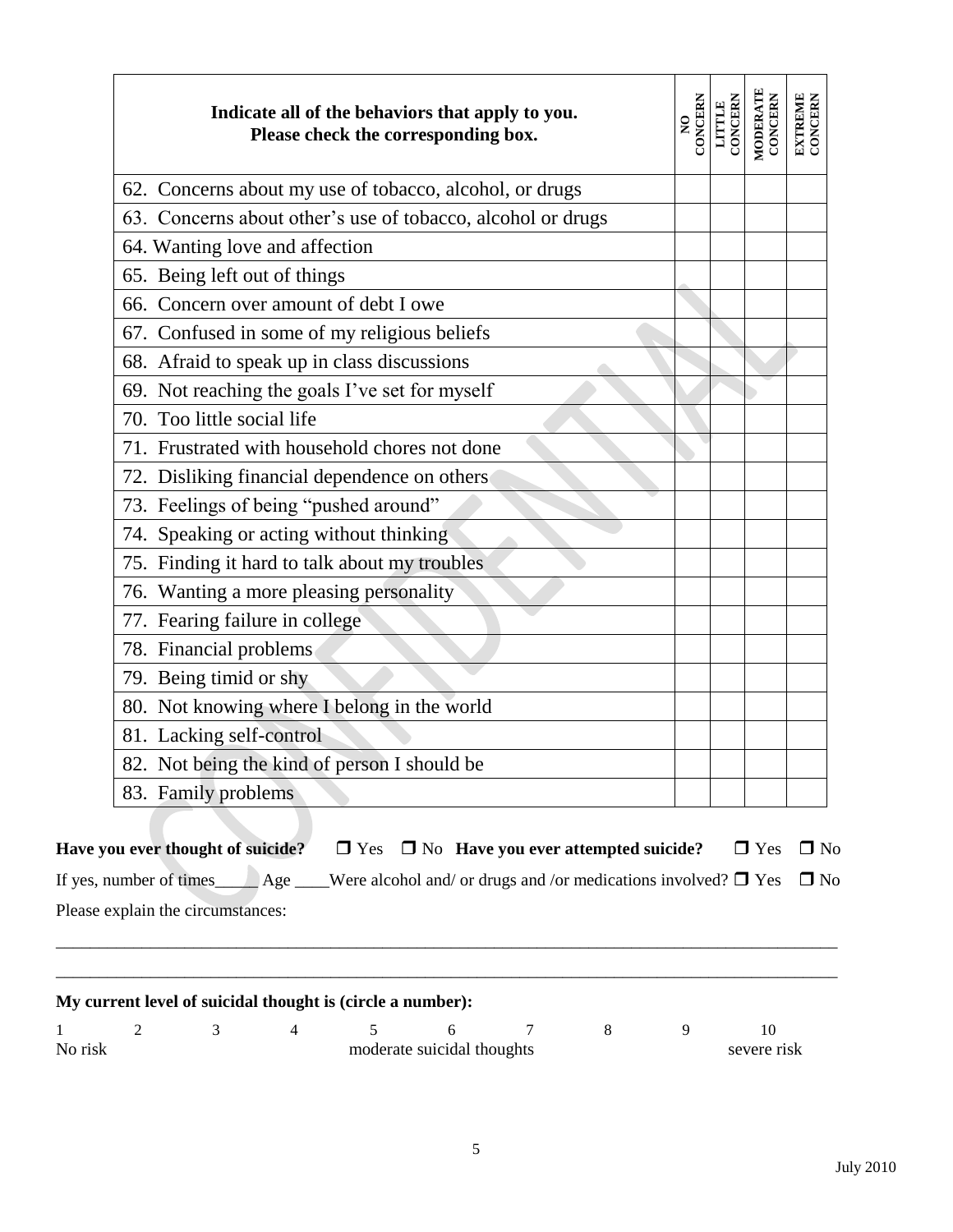| Have you had aggressive thoughts of hurting others in the past? $\Box$ Yes $\Box$ No                     |                                                                                                                                   |
|----------------------------------------------------------------------------------------------------------|-----------------------------------------------------------------------------------------------------------------------------------|
|                                                                                                          |                                                                                                                                   |
|                                                                                                          |                                                                                                                                   |
|                                                                                                          |                                                                                                                                   |
| My current level of aggressive thoughts of hurting others is (circle a number):                          |                                                                                                                                   |
| 2<br>3<br>$\overline{4}$<br>6<br>5<br>No risk<br>some aggressive thoughts                                | 8<br>$\tau$<br>10<br>9<br>severe risk                                                                                             |
|                                                                                                          | MEDICAL/PHYSICAL INFORMATION                                                                                                      |
| $\Box$ Excellent<br>Do you consider your health to be:                                                   | $\Box$ Good<br>$\Box$ Poor<br>$\Box$ Fair                                                                                         |
| Are you currently pregnant?<br>$\Box$ Yes                                                                | Don't know<br>$\Box$ No                                                                                                           |
| <b>Past Pregnancies?</b><br>$\Box$ Yes                                                                   | $\Box$ No                                                                                                                         |
|                                                                                                          |                                                                                                                                   |
| or other health practitioner? $\Box$ Yes $\Box$ No<br>Where (or with whom):                              | <u> 1989 - Johann Barbara, martxa alemaniar argumento de la contrada de la contrada de la contrada de la contrad</u>              |
|                                                                                                          |                                                                                                                                   |
| Do you have any physical disabilities? $\Box$ Yes $\Box$ No If yes, please specify:                      |                                                                                                                                   |
| Have you had any significant illnesses or injuries now or in the past?<br>Age of illness of injury       | $\Box$ No<br>$\Box$ Yes<br>Type of illness of injury                                                                              |
| for mental health concerns?<br>$\Box$ Yes<br>Name of medication and why do you take it:                  | Are you currently taking any prescribed medications for medical conditions or psychotropic medications<br>$\square$ No<br>Dosage: |
| Have you ever misused or abused over-the-counter or prescription medications? $\square$ Yes $\square$ No | Do you take outdated or previously prescribed medications? □ Yes □ No                                                             |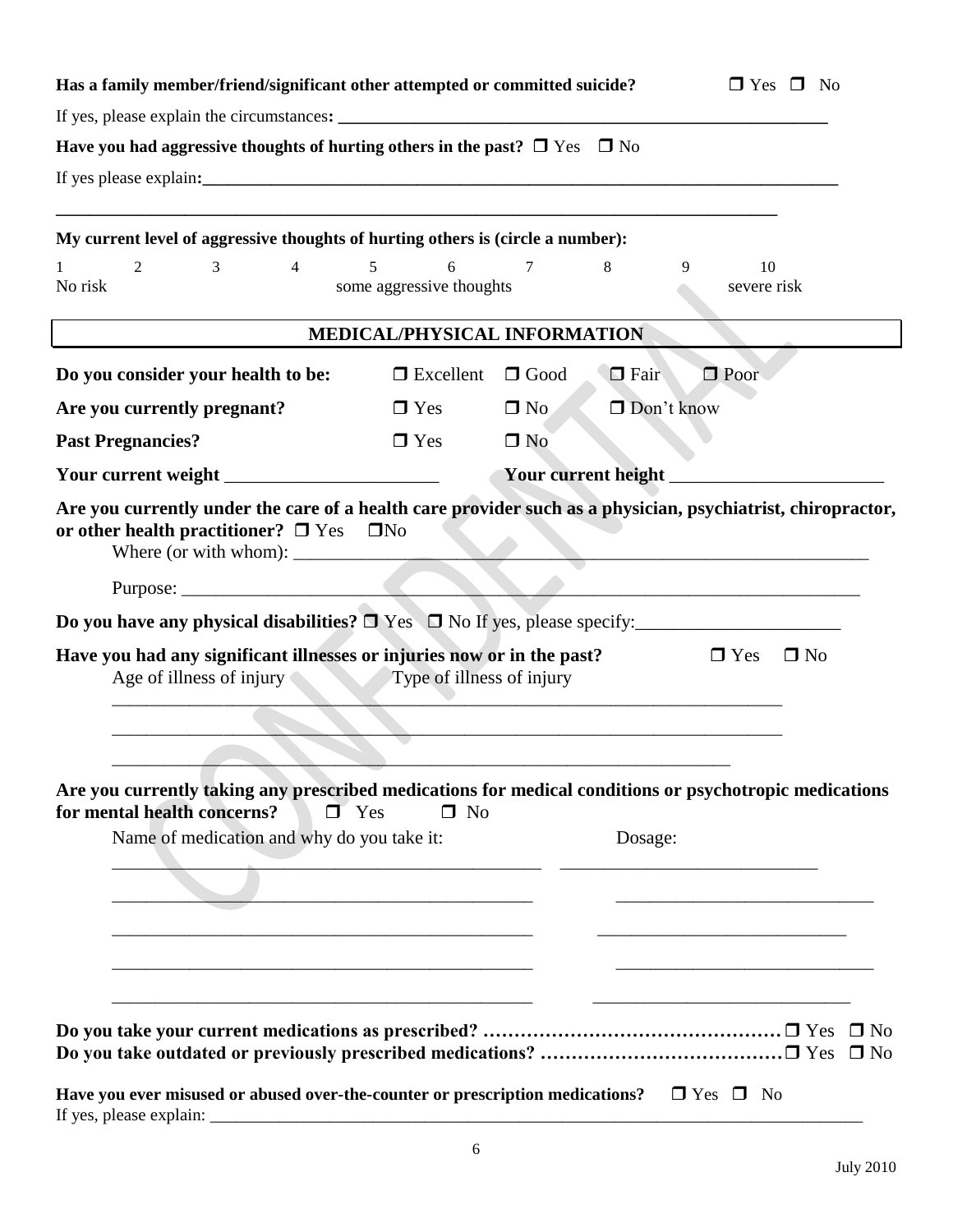#### **Have you used prescription, over-the-counter, herbal, or illicit drugs to help with insomnia, keep you awake, help you to relax, help you to study, or to cope with a personal problem?**

| Are you covered under a health insurance plan? $\Box$ Yes $\Box$ No                                                                                                                                                                |       |          |                                               |           |                                                                                                                                                                                                    |              |       |          |            |           |
|------------------------------------------------------------------------------------------------------------------------------------------------------------------------------------------------------------------------------------|-------|----------|-----------------------------------------------|-----------|----------------------------------------------------------------------------------------------------------------------------------------------------------------------------------------------------|--------------|-------|----------|------------|-----------|
| If yes, please indicate if the insurance is: Employment-related _____ Private _____ Other ____                                                                                                                                     |       |          |                                               |           |                                                                                                                                                                                                    |              |       |          |            |           |
|                                                                                                                                                                                                                                    |       |          |                                               |           |                                                                                                                                                                                                    |              |       |          |            |           |
| Please indicate which of the following you have now or have had in the past:                                                                                                                                                       |       |          |                                               |           |                                                                                                                                                                                                    |              |       |          |            |           |
|                                                                                                                                                                                                                                    | Never | One time | Occasional                                    | Recurrent |                                                                                                                                                                                                    |              | Never | One Time | Occasional | Recurrent |
| Headaches                                                                                                                                                                                                                          |       |          |                                               |           | Malnutrition                                                                                                                                                                                       |              |       |          |            |           |
| Earaches                                                                                                                                                                                                                           |       |          |                                               |           | Hepatitis                                                                                                                                                                                          |              |       |          |            |           |
| <b>Respiratory Problems</b>                                                                                                                                                                                                        |       |          |                                               |           | Seizures                                                                                                                                                                                           |              |       |          |            |           |
| STDs (Sexually Transmitted Diseases)                                                                                                                                                                                               |       |          |                                               |           | Hypoglycemia                                                                                                                                                                                       |              |       |          |            |           |
| Cirrhosis or other liver problems                                                                                                                                                                                                  |       |          |                                               |           | <b>Diabetes</b>                                                                                                                                                                                    |              |       |          |            |           |
| Do you have any allergies? $\square$ Yes $\square$ No<br>If yes, to what are you allergic?<br>$\Box$ Milk/Dairy $\Box$ Soy<br>$\Box$ Wheat<br>$\Box$ Shellfish<br>$\Box$ Corn<br>$\Box$ Nuts/Peanuts                               |       |          | $\Box$ Latex<br>$\Box$ Mold<br>$\square$ Dust |           | $\Box$ Pollen $\Box$ Dog/cat dander<br>$\Box$ Airborne<br>$\Box$ Other                                                                                                                             | □ Medication |       |          |            |           |
| Have you experienced weight fluctuations in the past year? $\Box$ Yes $\Box$ No                                                                                                                                                    |       |          |                                               |           |                                                                                                                                                                                                    |              |       |          |            |           |
| In regards to food or to control your weight, have you ever:<br>$\Box$ stopped eating/hardly ate at all $\Box$ binged<br>$\Box$ purged (vomit)<br>$\Box$ used laxatives<br>$\Box$ exercised excessively<br>$\Box$ loss of appetite |       |          | $\Box$ dieted                                 |           | $\Box$ thought about food frequently<br>$\Box$ been on diet plans (i.e. Weight Watchers, Nutri-System)<br>$\Box$ used herbal or other weight control products to control weight (i.e. Hydroxy Cut) |              |       |          |            |           |
|                                                                                                                                                                                                                                    |       |          |                                               |           | <b>TB Risk Assessment</b>                                                                                                                                                                          |              |       |          |            |           |
|                                                                                                                                                                                                                                    |       |          |                                               |           |                                                                                                                                                                                                    |              |       |          |            |           |
| Have you experienced any of the following in the last 3 months?                                                                                                                                                                    |       |          |                                               |           |                                                                                                                                                                                                    |              |       |          |            |           |

- 
- 3. **Unexplained** fevers  $\Box$  Yes  $\Box$  No<br>4. **Unexplained** weight loss  $\Box$  Yes  $\Box$  No 4. **Unexplained** weight loss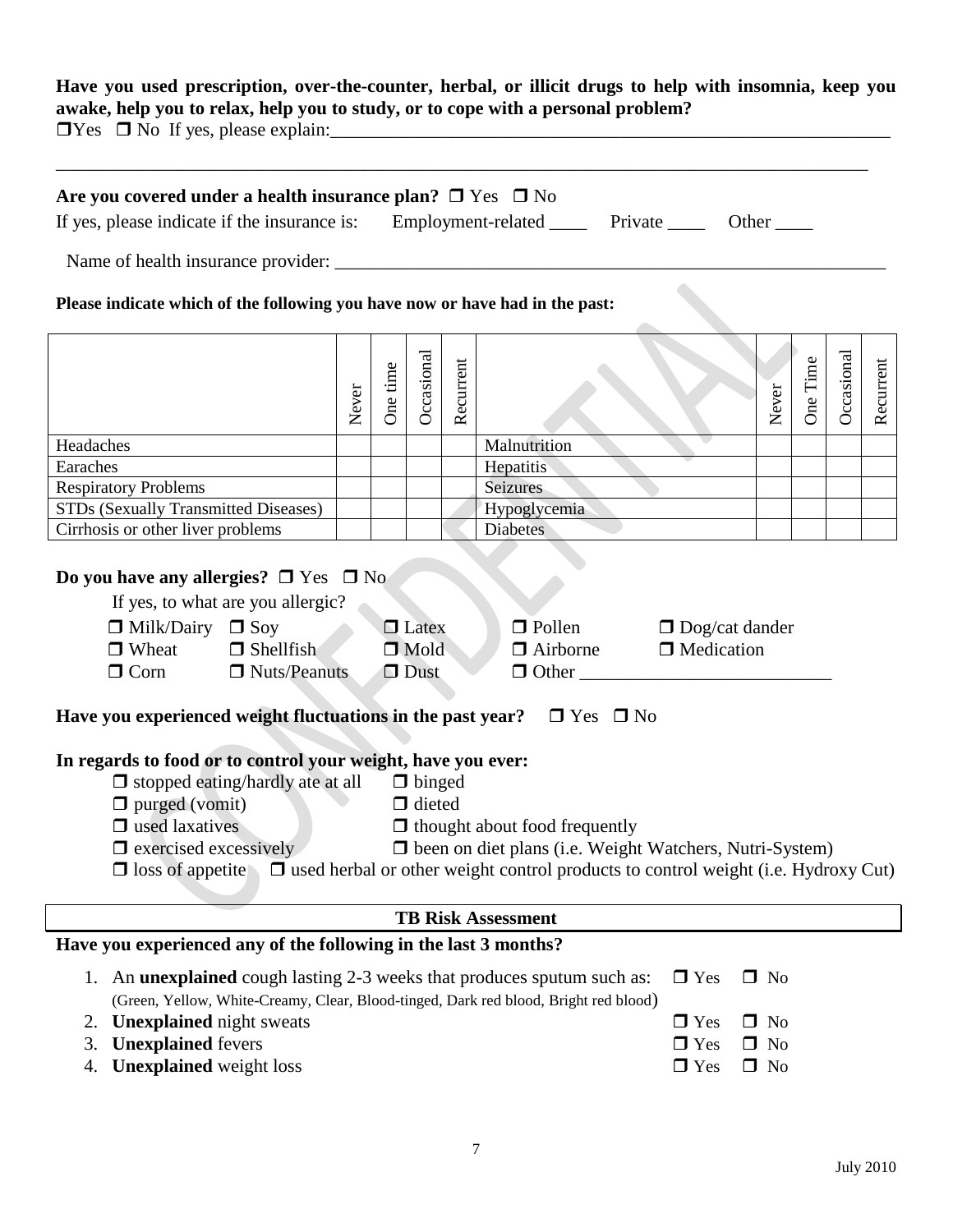# **EDUCATIONAL**

**Please list all of your educational experiences.**

|                                      | Name of SCHOOL             |                                                  |                                                                                | Year of           | How were your                                                                                                    | Did you have any                                  | Did you have any                     |
|--------------------------------------|----------------------------|--------------------------------------------------|--------------------------------------------------------------------------------|-------------------|------------------------------------------------------------------------------------------------------------------|---------------------------------------------------|--------------------------------------|
|                                      |                            |                                                  |                                                                                | <b>Graduation</b> | grades? (Poor,<br>Fair, Good, or                                                                                 | alcohol or drug<br>related problems in<br>school? | learning or<br>academic<br>problems? |
| <b>Elementary School</b>             |                            |                                                  |                                                                                |                   | Excellent)                                                                                                       |                                                   |                                      |
|                                      |                            |                                                  |                                                                                |                   |                                                                                                                  |                                                   |                                      |
| Middle School                        |                            |                                                  |                                                                                |                   |                                                                                                                  |                                                   |                                      |
|                                      |                            |                                                  |                                                                                |                   |                                                                                                                  |                                                   |                                      |
| <b>High School</b>                   |                            |                                                  |                                                                                |                   |                                                                                                                  |                                                   |                                      |
|                                      |                            |                                                  |                                                                                |                   |                                                                                                                  |                                                   |                                      |
|                                      |                            | Vocational, Technical, College or University (1) |                                                                                |                   |                                                                                                                  |                                                   |                                      |
|                                      |                            | Vocational, Technical, College or University (2) |                                                                                |                   |                                                                                                                  |                                                   |                                      |
|                                      |                            |                                                  |                                                                                |                   |                                                                                                                  |                                                   |                                      |
|                                      | Other/Additional education |                                                  |                                                                                |                   |                                                                                                                  |                                                   |                                      |
|                                      |                            |                                                  |                                                                                |                   |                                                                                                                  |                                                   |                                      |
|                                      |                            |                                                  | Do you have a learning disability? $\Box$ Yes $\Box$ No                        | $\Box$            | Think I do, but never diagnosed                                                                                  |                                                   |                                      |
|                                      |                            |                                                  |                                                                                |                   | If yes, what types? $\Box$ Reading $\Box$ Writing $\Box$ Math $\Box$ Attention $\Box$ Other                      |                                                   |                                      |
| performance?<br>$\Box$ Yes $\Box$ No |                            |                                                  |                                                                                |                   | Did/has your use of alcohol/other drugs kept you from going to school, or negatively affected your academic      |                                                   |                                      |
|                                      |                            |                                                  |                                                                                |                   |                                                                                                                  |                                                   |                                      |
|                                      |                            |                                                  | school, or negatively affected your academic performance? $\Box$ Yes $\Box$ No |                   | Have personal or mental health concerns or the medications prescribed to treat them, kept you from going to      |                                                   |                                      |
|                                      |                            |                                                  | If yes, how many times? If yes, please explain:                                |                   |                                                                                                                  |                                                   |                                      |
|                                      |                            |                                                  |                                                                                |                   |                                                                                                                  |                                                   | Have                                 |
|                                      |                            |                                                  |                                                                                |                   | you ever been suspended or put on probation by any school/university/technical school due to your alcohol use or |                                                   |                                      |
|                                      |                            |                                                  |                                                                                |                   | <b>personal behaviors?</b> $\Box$ Yes $\Box$ No If yes, $\Box$ Disciplinary $\Box$ Censure How many times?       |                                                   |                                      |
|                                      |                            |                                                  |                                                                                |                   |                                                                                                                  |                                                   |                                      |
|                                      |                            |                                                  |                                                                                |                   |                                                                                                                  |                                                   |                                      |
|                                      |                            |                                                  |                                                                                |                   | Because of your substance use have you attended school or had your academic performance effected by any of the   |                                                   |                                      |
|                                      | following conditions?      |                                                  | If yes, please indicate the number of times of occurrence:                     |                   |                                                                                                                  |                                                   |                                      |
|                                      | Intoxication               | High                                             | Hangover                                                                       | Missed class      | Undone homework                                                                                                  |                                                   | Poor grades                          |
| Alcohol                              |                            |                                                  |                                                                                |                   |                                                                                                                  |                                                   |                                      |
| <b>Drugs</b>                         |                            |                                                  |                                                                                |                   |                                                                                                                  |                                                   |                                      |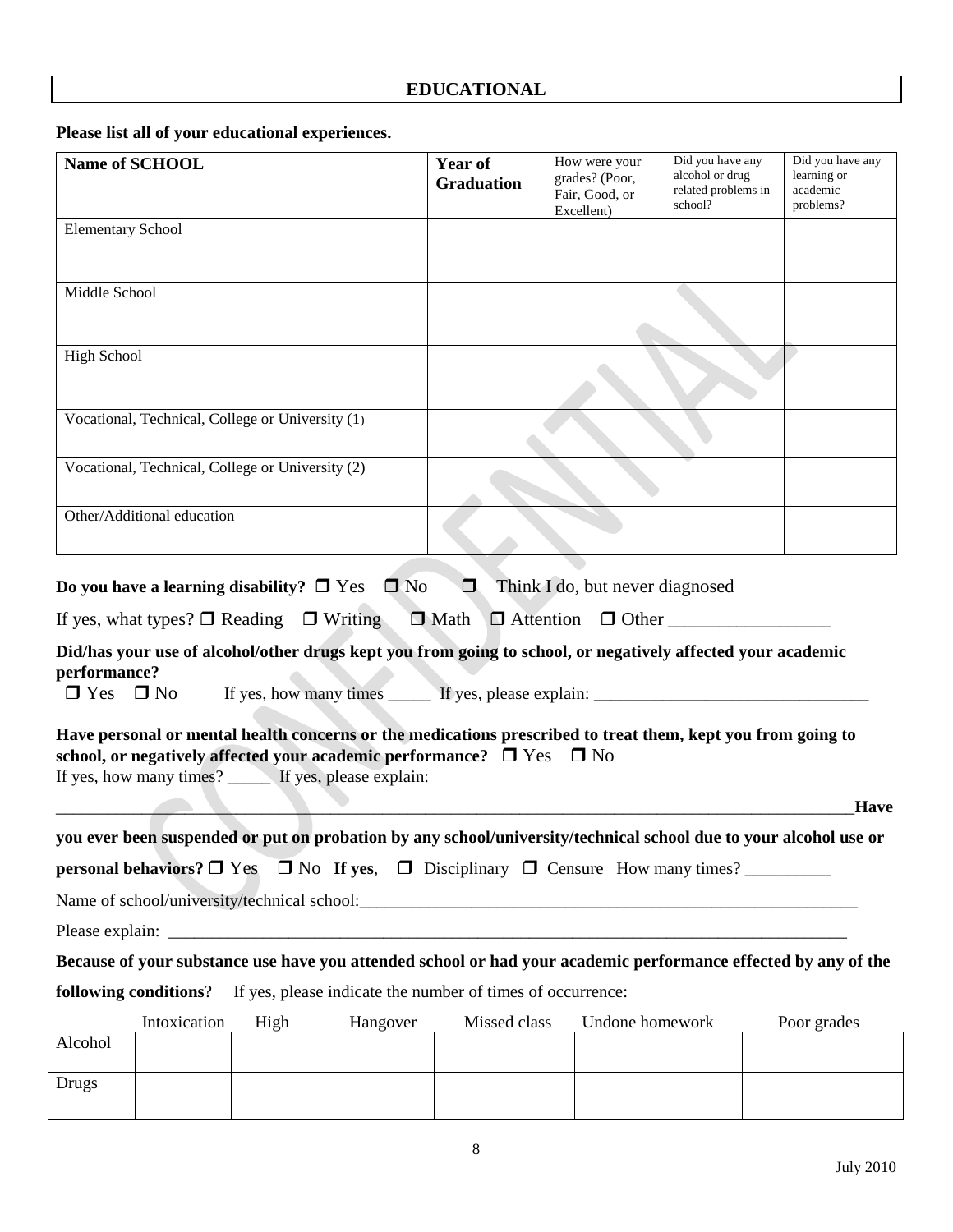**Please complete the following information concerning your major employment (including current or most recent)** 

| Age | <b>Employer</b> | <b>Job Title &amp; Duties</b> | <b>Salary</b><br>(per hour, week,<br>or month) | <b>Reason for leaving</b><br>(better job, fired,<br>etc.) |
|-----|-----------------|-------------------------------|------------------------------------------------|-----------------------------------------------------------|
|     |                 |                               |                                                |                                                           |
|     |                 |                               |                                                |                                                           |
|     |                 |                               |                                                |                                                           |
|     |                 |                               |                                                |                                                           |

**Because of your substance use have you gone to work or had your work performance effected by any of the following conditions:** If yes, please indicate the number of times of occurrence: Ī

|         | Intoxicated | High |  |  | Hangover Missed work Conflict at work Unfinished work Poor performance |
|---------|-------------|------|--|--|------------------------------------------------------------------------|
| Alcohol |             |      |  |  |                                                                        |
|         |             |      |  |  |                                                                        |
| Drugs   |             |      |  |  |                                                                        |

**Have you ever been fired from a job or lost a job due to your alcohol or drug use and/or personal or mental health**  concerns?  $\Box$  Yes  $\Box$  No If yes, please explain:

**Have you not been hired for a job due to your alcohol or drug use and/or personal or mental health concerns?**  $\Box$  Yes  $\Box$  No If yes, please explain:

\_\_\_\_\_\_\_\_\_\_\_\_\_\_\_\_\_\_\_\_\_\_\_\_\_\_\_\_\_\_\_\_\_\_\_\_\_\_\_\_\_\_\_\_\_\_\_\_\_\_\_\_\_\_\_\_\_\_\_\_\_\_\_\_\_\_\_\_\_\_\_\_\_\_\_\_\_\_\_\_\_\_\_\_\_\_\_\_\_

 $\_\_$ 

**Have personal and/or mental health concerns and/or medication problems kept you from going to work, and/or negatively affected your job performance?**  $\Box$  Yes  $\Box$  No If yes, please explain:

**\_\_\_\_\_\_\_\_\_\_\_\_\_\_\_\_\_\_\_\_\_\_\_\_\_\_\_\_\_\_\_\_\_\_\_\_\_\_\_\_\_\_\_\_\_\_\_\_\_\_\_\_\_\_\_\_\_\_\_\_\_\_\_\_\_\_\_\_\_\_\_\_\_\_\_\_\_\_\_\_\_\_\_\_\_\_\_\_\_\_\_\_\_**

| <b>FINANCIAL</b>                                                                         |
|------------------------------------------------------------------------------------------|
| Are you working? $\square$ Yes $\square$ No<br>If yes, where? $\qquad \qquad$            |
| If yes, is your work $\Box$ fulltime $\Box$ part-time<br>Number of hours per week:       |
| <b>How long have you been employed/ unemployed?</b> ____________ years __________ months |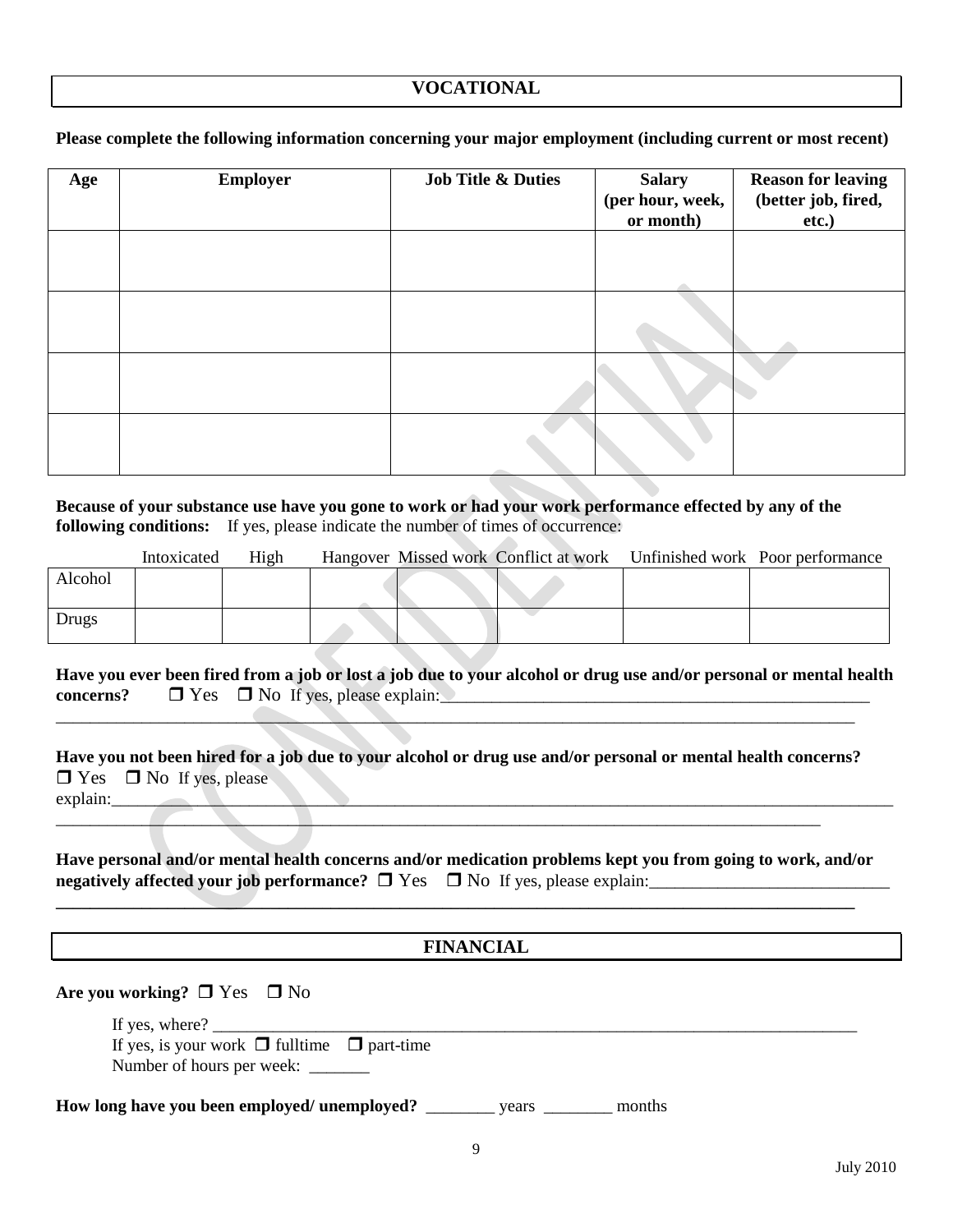| <b>Gross annual income:</b>                                                                                                                                                                             | Self: $\frac{1}{2}$                                  |                                                              | Household: \$                                                                                                            |                                                                                                                                                                                                                                                                                                                                                                                                                                                                                                                                          |                                                  |           |
|---------------------------------------------------------------------------------------------------------------------------------------------------------------------------------------------------------|------------------------------------------------------|--------------------------------------------------------------|--------------------------------------------------------------------------------------------------------------------------|------------------------------------------------------------------------------------------------------------------------------------------------------------------------------------------------------------------------------------------------------------------------------------------------------------------------------------------------------------------------------------------------------------------------------------------------------------------------------------------------------------------------------------------|--------------------------------------------------|-----------|
| <b>Sources of income:</b>                                                                                                                                                                               | $\Box$ Employment<br>$\Box$ Pension<br>$\Box$ Friend | $\Box$ Disability<br>□ Food Stamps<br>$\Box$ SSI             | $\Box$ Family<br>$\Box$ TANIF<br>$\Box$ Other                                                                            |                                                                                                                                                                                                                                                                                                                                                                                                                                                                                                                                          |                                                  |           |
| How much do you spend on alcohol?<br>How much do you spend on drugs?<br>How much do you spend on cigarettes<br>or tobacco products?                                                                     |                                                      | $\frac{\text{S}}{\text{S}}$<br>$\frac{1}{2}$<br>$\mathbb{S}$ | per week<br>per week<br>_per week                                                                                        | $\begin{array}{cccccccccc} \multicolumn{2}{c}{} & \multicolumn{2}{c}{} & \multicolumn{2}{c}{} & \multicolumn{2}{c}{} & \multicolumn{2}{c}{} & \multicolumn{2}{c}{} & \multicolumn{2}{c}{} & \multicolumn{2}{c}{} & \multicolumn{2}{c}{} & \multicolumn{2}{c}{} & \multicolumn{2}{c}{} & \multicolumn{2}{c}{} & \multicolumn{2}{c}{} & \multicolumn{2}{c}{} & \multicolumn{2}{c}{} & \multicolumn{2}{c}{} & \multicolumn{2}{c}{} & \multicolumn{2}{c}{} & \multicolumn{2}{c}{} & \mult$<br>in the past 12 months<br>in the past 12 months | in the past 12 months                            |           |
| Have you ever filed bankruptcy? Please discuss the situation                                                                                                                                            |                                                      |                                                              |                                                                                                                          |                                                                                                                                                                                                                                                                                                                                                                                                                                                                                                                                          |                                                  |           |
| Have you ever experienced foreclosure of your home?<br>Have you ever had possessions repossessed?<br>If entering into counseling to resolve financial issues, please list current debts here:<br>Debt   | <b>Interest Rate</b>                                 | Monthly payment owed                                         |                                                                                                                          |                                                                                                                                                                                                                                                                                                                                                                                                                                                                                                                                          |                                                  |           |
|                                                                                                                                                                                                         |                                                      | <b>LEGAL</b>                                                 |                                                                                                                          |                                                                                                                                                                                                                                                                                                                                                                                                                                                                                                                                          |                                                  |           |
| Have you ever been arrested or had legal charges? $\square$ Yes $\square$ No<br>Date (dd/mm/yy):<br>$\begin{tabular}{ c c c c } \hline \quad \quad & \quad \quad & \quad \quad \\ \hline \end{tabular}$ | Offense:                                             |                                                              |                                                                                                                          |                                                                                                                                                                                                                                                                                                                                                                                                                                                                                                                                          | Convicted?<br>$\Box$ Yes<br>$\Box$ Yes $\Box$ No | $\Box$ No |
| Number of DWI (Driving While Intoxicated) or DUI (Driving Under Intoxication) arrests: ______<br>Date:                                                                                                  | <b>Blood Alcohol Level:</b>                          |                                                              | Consequences (fines, court costs, lawyer fees, community<br>services, treatment, revocation/suspension of license, etc.) |                                                                                                                                                                                                                                                                                                                                                                                                                                                                                                                                          | $\Box$ Yes $\Box$ No                             |           |
|                                                                                                                                                                                                         |                                                      |                                                              |                                                                                                                          |                                                                                                                                                                                                                                                                                                                                                                                                                                                                                                                                          |                                                  |           |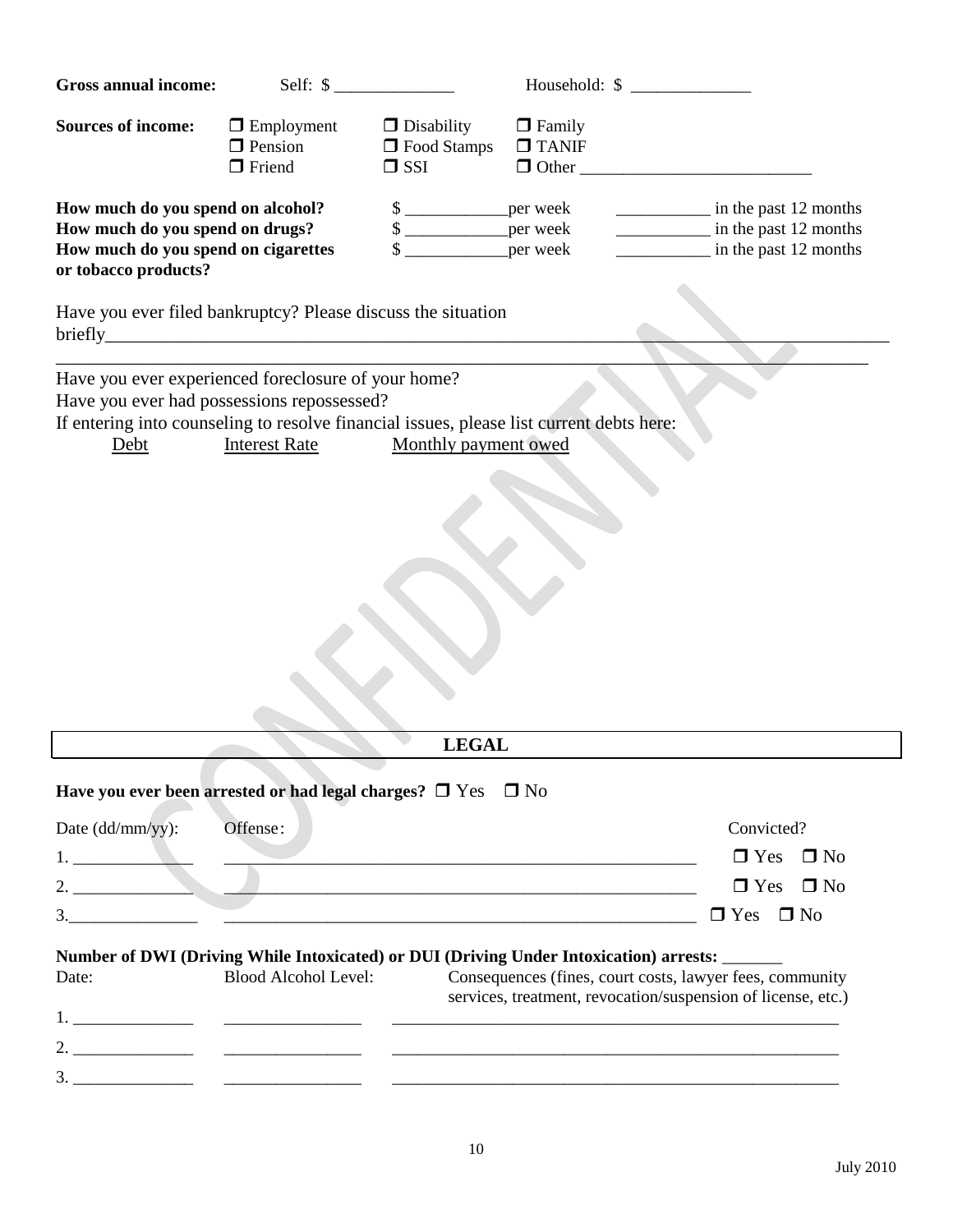| container, zero tolerance etc.):         |                                                                 | Number of other alcohol/drug related convictions (includes minor in possession, minor in consumption, open                                                                                        |
|------------------------------------------|-----------------------------------------------------------------|---------------------------------------------------------------------------------------------------------------------------------------------------------------------------------------------------|
| Date:                                    | Offense:                                                        | Consequences (fines, court costs, lawyer fees, community                                                                                                                                          |
|                                          |                                                                 | services, treatment, revocation/suspension of license, etc.)                                                                                                                                      |
|                                          |                                                                 |                                                                                                                                                                                                   |
|                                          |                                                                 |                                                                                                                                                                                                   |
|                                          |                                                                 | Please list other legal charges (i.e. false impersonation, disorderly house, assault, destruction of property, etc.)                                                                              |
|                                          |                                                                 |                                                                                                                                                                                                   |
|                                          |                                                                 |                                                                                                                                                                                                   |
|                                          | Number of current pending alcohol/drug related charges: ______  |                                                                                                                                                                                                   |
| Charge:                                  |                                                                 | County:                                                                                                                                                                                           |
|                                          |                                                                 |                                                                                                                                                                                                   |
|                                          |                                                                 |                                                                                                                                                                                                   |
|                                          |                                                                 |                                                                                                                                                                                                   |
|                                          |                                                                 | (i.e. DUI to a reckless driving, possession to an ingestion, etc.)? $\Box$ Yes $\Box$ No<br>Have you had a violation of the USD or other University/College student code? $\Box$ Yes<br>$\Box$ No |
|                                          | If yes, is that violation related to your request for services? | $\square$ No<br>$\Box$ Yes                                                                                                                                                                        |
| Date:                                    | <b>School Code Violation</b>                                    | Consequences (fines, alcohol education, community service,<br>disciplinary censure, academic probation, assessment, etc.)                                                                         |
|                                          |                                                                 |                                                                                                                                                                                                   |
| っ                                        |                                                                 |                                                                                                                                                                                                   |
| If applicable:<br>Name of attorney:      | <b>Address:</b>                                                 | <b>Phone:</b>                                                                                                                                                                                     |
| What is your court date (if applicable)? |                                                                 | $\text{Country:}\_\$                                                                                                                                                                              |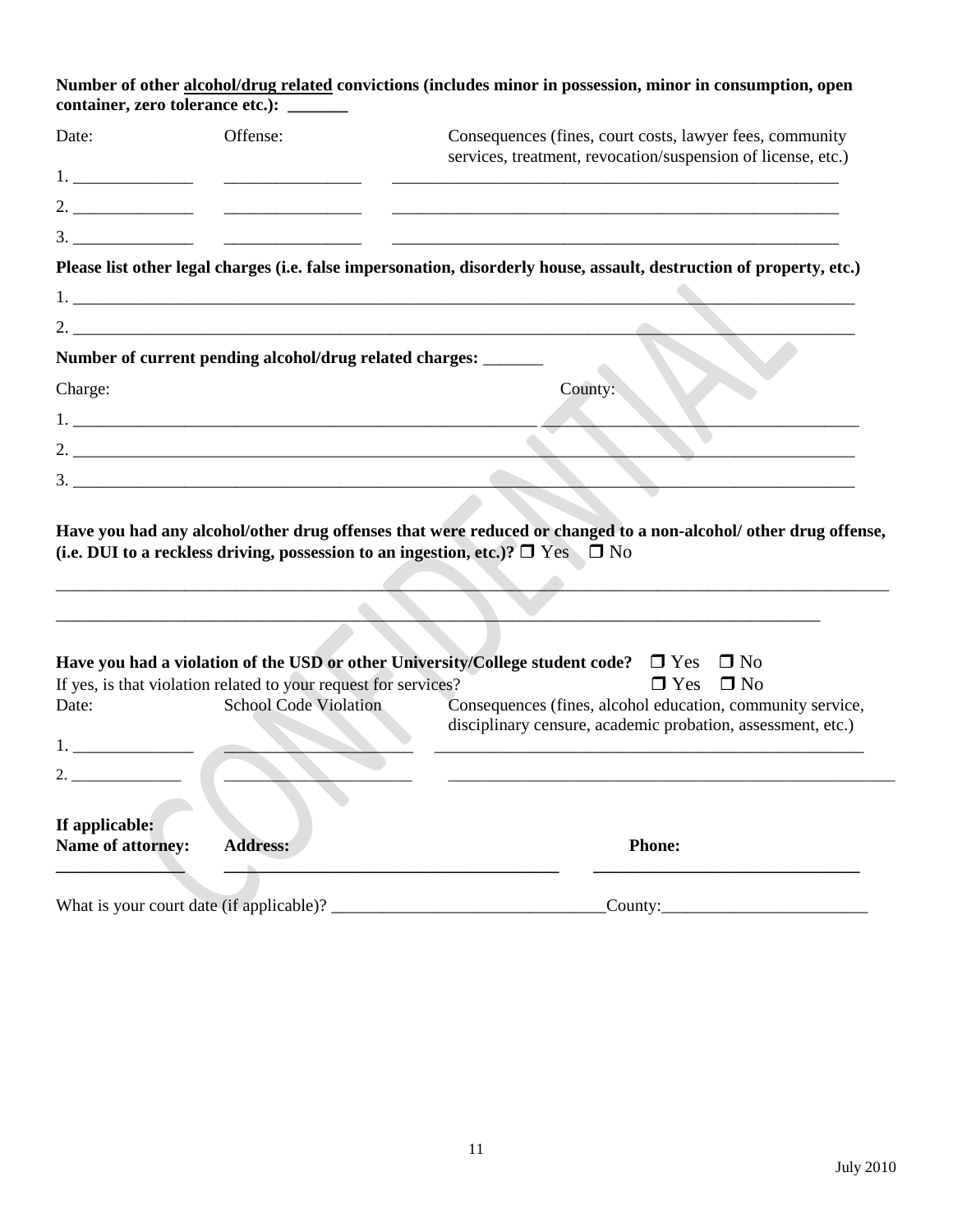|                              |                                                                                                                                                                                                                                   | <b>SOCIAL</b>                                                                                                         |                                                         |
|------------------------------|-----------------------------------------------------------------------------------------------------------------------------------------------------------------------------------------------------------------------------------|-----------------------------------------------------------------------------------------------------------------------|---------------------------------------------------------|
| Number in household: _______ |                                                                                                                                                                                                                                   |                                                                                                                       |                                                         |
| Do you live:                 | $\Box$ alone<br>$\Box$ with unrelated person(s)                                                                                                                                                                                   | $\Box$ with spouse only $\Box$ with family<br>$\Box$ with parent/sibling                                              | $\Box$ with significant other                           |
| Do you live in:              | $\Box$ your own home<br>$\Box$ rental house<br>$\Box$ rented room                                                                                                                                                                 | $\Box$ university housing<br>$\Box$ trailer house<br>$\Box$ other (please specify) $\_\_\_\_\_\_\_\_\_\$              | $\Box$ family member's home<br>$\Box$ apartment complex |
|                              | With whom do you usually talk over your problems or plans?                                                                                                                                                                        |                                                                                                                       |                                                         |
|                              |                                                                                                                                                                                                                                   |                                                                                                                       |                                                         |
|                              |                                                                                                                                                                                                                                   |                                                                                                                       |                                                         |
|                              | If your closest friends are not close by, where are they?____                                                                                                                                                                     |                                                                                                                       |                                                         |
|                              | Do you consider yourself to have: $\square$ many, $\square$ few, or $\square$ very few acquaintances?                                                                                                                             |                                                                                                                       |                                                         |
|                              | In what activities, community, or civic organizations do you participate?                                                                                                                                                         |                                                                                                                       |                                                         |
|                              | What kind of hobbies, interests, social activities, or activities do you like to do?                                                                                                                                              |                                                                                                                       |                                                         |
|                              | What percentage of your friends use?                                                                                                                                                                                              |                                                                                                                       |                                                         |
|                              | What percentage of your social activities involve?                                                                                                                                                                                | alcohol                                                                                                               |                                                         |
| drugs?                       | If you use alcohol and/or drugs, how would your friends respond if you were to quit using alcohol and/or<br><u> Alexandria de la contrada de la contrada de la contrada de la contrada de la contrada de la contrada de la co</u> |                                                                                                                       |                                                         |
| If yes, please describe:     | Do your personal concerns have a negative effect on your relationships or your social life? $\Box$ Yes                                                                                                                            | <u> 1989 - Jan James James Barnett, menyddol yw y cynnwys y gan y gan y gan y gan y gan y gan y gan y gan y gan y</u> | $\Box$ No                                               |
|                              | Do you have a significant relationship in your life? $\Box$ Yes $\Box$ No                                                                                                                                                         |                                                                                                                       |                                                         |
|                              |                                                                                                                                                                                                                                   |                                                                                                                       |                                                         |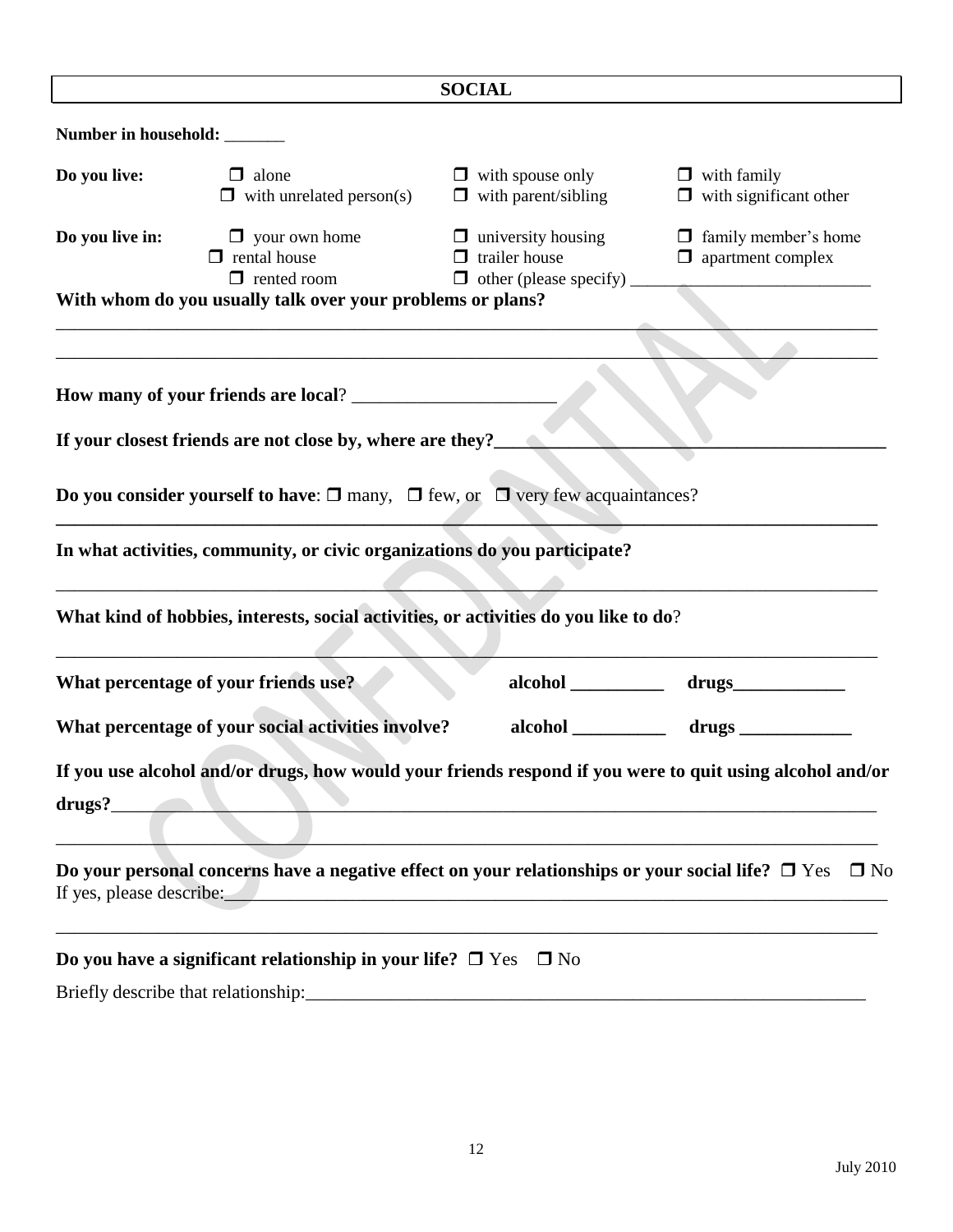### **FAMILY INFORMATION**

**Please provide the following information regarding your family, i.e., parents, step-parents, brothers, sisters, husband or wife, and children. You may also include ex-spouses, current significant others etc. as you see appropriate.**

| Relationship | Name | Age | Occupation | Education | Single | Married | Divorced | Widowed | Deceased |
|--------------|------|-----|------------|-----------|--------|---------|----------|---------|----------|
|              |      |     |            |           |        |         |          |         |          |
|              |      |     |            |           |        |         |          |         |          |
|              |      |     |            |           |        |         |          |         |          |
|              |      |     |            |           |        |         |          |         |          |
|              |      |     |            |           |        |         |          |         |          |
|              |      |     |            |           |        |         |          |         |          |

#### **Check all that describe your immediate family/family of origin/home environment:**

| $\Box$ Flexible                                                                     | $\Box$ Rigid                | □Relaxed atmosphere               | $\Box$ Tense atmosphere           |
|-------------------------------------------------------------------------------------|-----------------------------|-----------------------------------|-----------------------------------|
| $\Box$ Open system                                                                  | $\Box$ Closed system        | $\Box$ Fun, joy, playful          | $\Box$ Grim, serious              |
| $\Box$ Individuality encouraged $\Box$ Conformity encouraged $\Box$ Intimacy sought |                             |                                   | <b>Intimacy avoided</b>           |
| $\Box$ Feelings expressed                                                           | $\Box$ Feelings constricted | $\Box$ Autocratic decision-making | $\Box$ Democratic decision-making |
| $\Box$ Focus on behaviors and performance                                           |                             | $\Box$ Respected                  |                                   |

Balance of focus on feelings, behavior and performance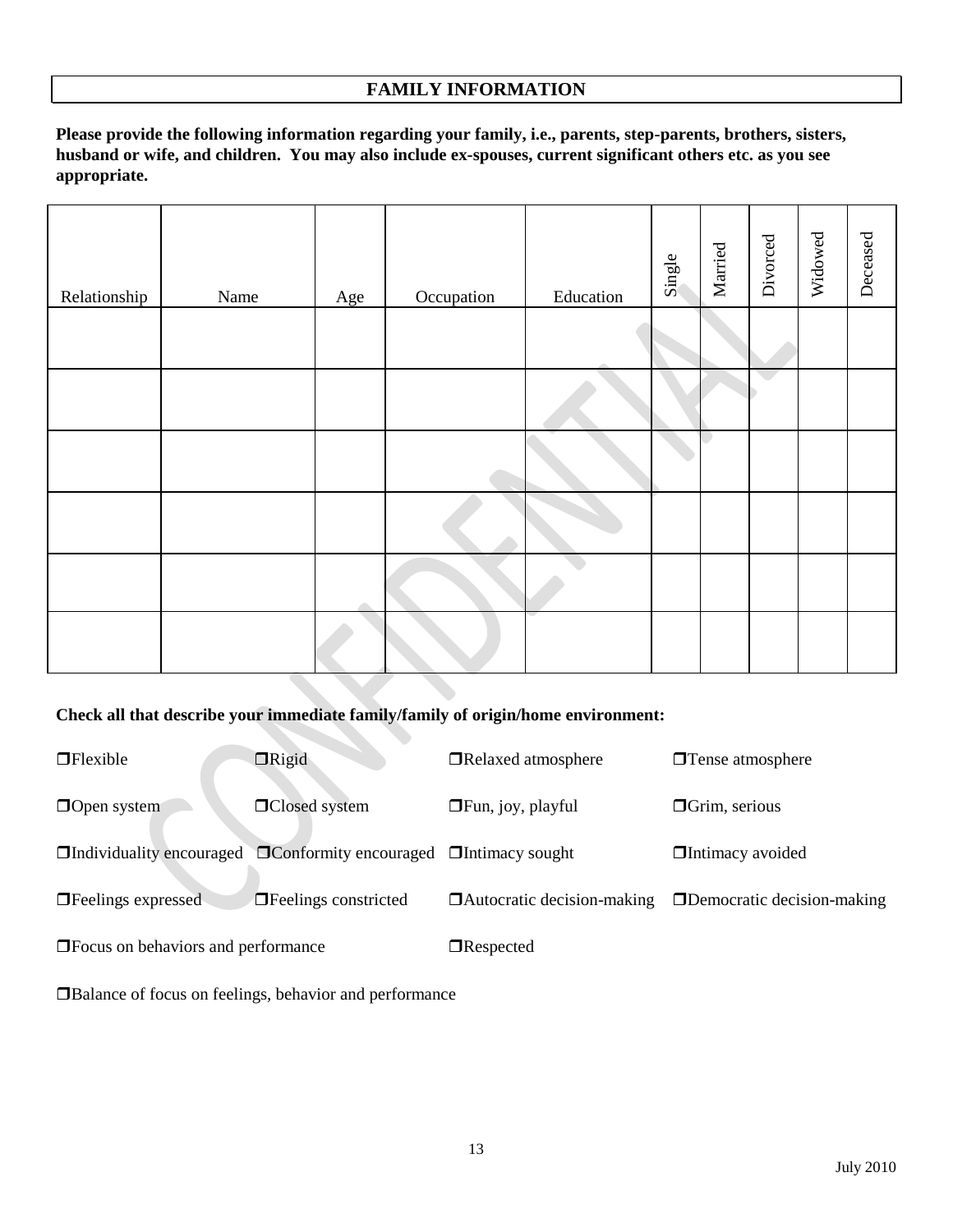#### **If there is a family history of mental health problems and/or a significant alcohol, drug or gambling problem, abuse, or addiction, please check all that apply:**

| Family<br>Member $\rightarrow$<br>Condition $\blacklozenge$ | Maternal<br>Grandmother | Maternal<br>Grandfather | Paternal<br>Grandmother | Paternal<br>Grandfather | Mother | Father | Any<br>Bio-<br><b>Brother</b> | Any<br>Bio-<br>Sister | Any<br>Bio-<br>Aunts | Any<br>Bio-<br>Uncles |
|-------------------------------------------------------------|-------------------------|-------------------------|-------------------------|-------------------------|--------|--------|-------------------------------|-----------------------|----------------------|-----------------------|
| Anger                                                       |                         |                         |                         |                         |        |        |                               |                       |                      |                       |
| Anxiety                                                     |                         |                         |                         |                         |        |        |                               |                       |                      |                       |
| Depression                                                  |                         |                         |                         |                         |        |        |                               |                       |                      |                       |
| Major<br>Depression                                         |                         |                         |                         |                         |        |        |                               |                       |                      |                       |
| Sleep Problems                                              |                         |                         |                         |                         |        |        |                               |                       |                      |                       |
| Thought<br>problems                                         |                         |                         |                         |                         |        |        |                               |                       |                      |                       |
| Schizophrenia                                               |                         |                         |                         |                         |        |        |                               |                       |                      |                       |
| Bipolar<br>Disorder                                         |                         |                         |                         |                         |        |        |                               |                       |                      |                       |
| Self-harm                                                   |                         |                         |                         |                         |        |        |                               |                       |                      |                       |
| Eating<br>Disorders                                         |                         |                         |                         |                         |        |        |                               |                       |                      |                       |
| Physical Abuse                                              |                         |                         |                         |                         |        |        |                               |                       |                      |                       |
| Sexual Abuse                                                |                         |                         |                         |                         |        |        |                               |                       |                      |                       |
| Emotional<br>Abuse                                          |                         |                         |                         |                         |        |        |                               |                       |                      |                       |
| Domestic<br>Violence                                        |                         |                         |                         |                         |        |        |                               |                       |                      |                       |
| Gambling<br>Problems                                        |                         |                         |                         |                         |        |        |                               |                       |                      |                       |
| Alcohol<br>Problems                                         |                         |                         |                         |                         |        |        |                               |                       |                      |                       |
| Drug Problems                                               |                         |                         |                         |                         |        |        |                               |                       |                      |                       |

**Were any of the above conditions treated with medications, counseling, psychiatric services, hospitalization, substance abuse treatment (others), or not at all? Please explain:**

 $\Box$  . The contribution of the contribution of the contribution of the contribution of the contribution of the contribution of the contribution of the contribution of the contribution of the contribution of the contributi \_\_\_\_\_\_\_\_\_\_\_\_\_\_\_\_\_\_\_\_\_\_\_\_\_\_\_\_\_\_\_\_\_\_\_\_\_\_\_\_\_\_\_\_\_\_\_\_\_\_\_\_\_\_\_\_\_\_\_\_\_\_\_\_\_\_\_\_\_\_\_\_\_\_\_\_\_\_\_\_\_\_\_\_\_\_\_\_\_\_\_\_\_\_\_\_\_ \_\_\_\_\_\_\_\_\_\_\_\_\_\_\_\_\_\_\_\_\_\_\_\_\_\_\_\_\_\_\_\_\_\_\_\_\_\_\_\_\_\_\_\_\_\_\_\_\_\_\_\_\_\_\_\_\_\_\_\_\_\_\_\_\_\_\_\_\_\_\_\_\_\_\_\_\_\_\_\_\_\_\_\_\_\_\_\_\_\_\_\_\_\_\_\_\_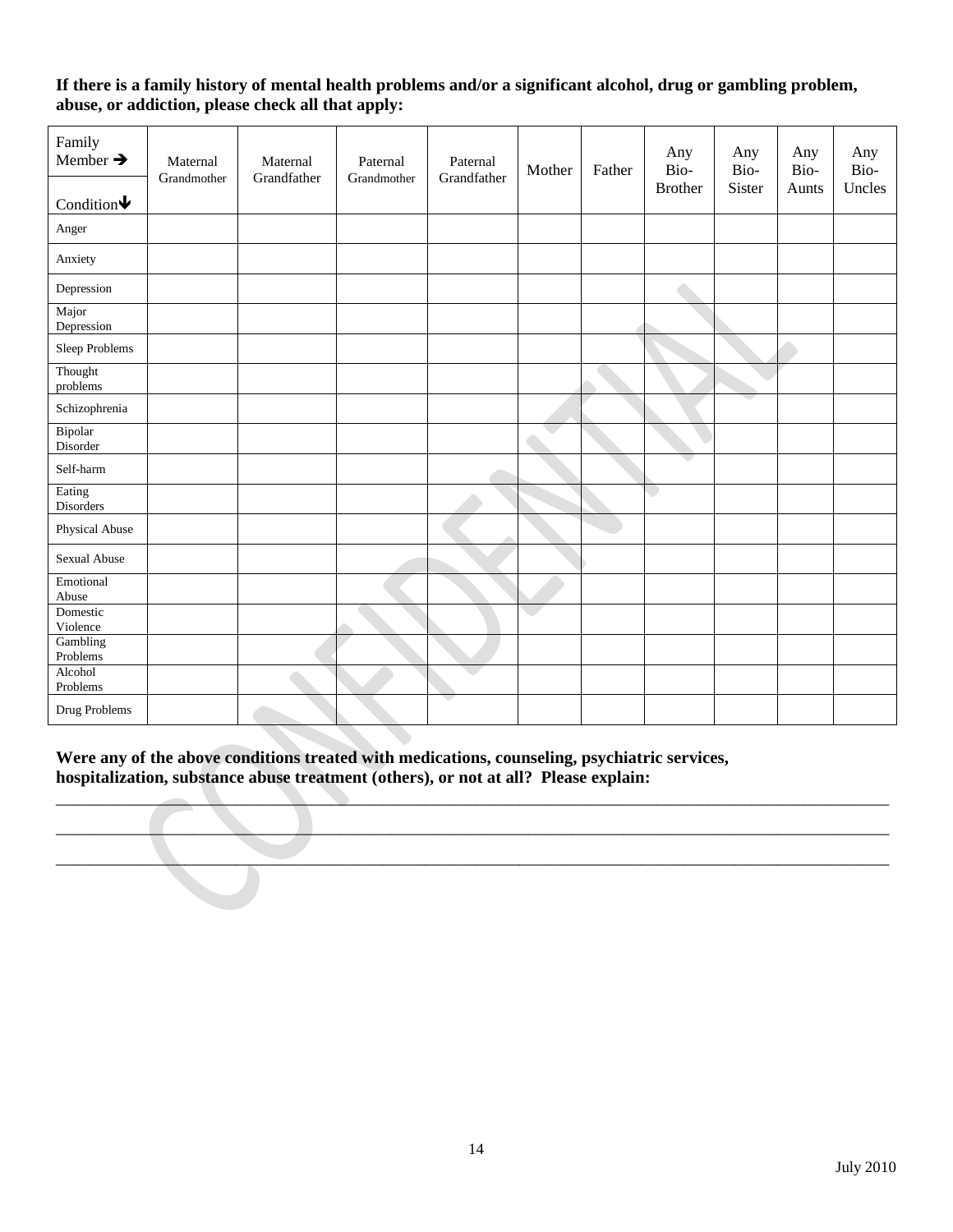#### **SPIRITUAL BELIEFS**

\_\_\_\_\_\_\_\_\_\_\_\_\_\_\_\_\_\_\_\_\_\_\_\_\_\_\_\_\_\_\_\_\_\_\_\_\_\_\_\_\_\_\_\_\_\_\_\_\_\_\_\_\_\_\_\_\_\_\_\_\_\_\_\_\_\_\_\_\_\_\_\_\_\_\_\_\_\_\_\_\_\_\_\_\_\_\_\_\_\_\_\_\_\_\_\_\_

\_\_\_\_\_\_\_\_\_\_\_\_\_\_\_\_\_\_\_\_\_\_\_\_\_\_\_\_\_\_\_\_\_\_\_\_\_\_\_\_\_\_\_\_\_\_\_\_\_\_\_\_\_\_\_\_\_\_\_\_\_\_\_\_\_\_\_\_\_\_\_\_\_\_\_\_\_\_\_\_\_\_\_\_\_\_\_\_\_

**Describe your spiritual beliefs:**

**To what, if any, church, religious organization, movement, or group do you belong?**

| To what degree do you participate in your spiritual beliefs?                                                     |
|------------------------------------------------------------------------------------------------------------------|
| In what way, if any, do your spiritual beliefs affect your substance use and/or your views on personal or mental |
| health problems?                                                                                                 |

### **PERSONAL HISTORY OF SUBSTANCE USE**

|            |                                                 |                                                                                                          |                  | The substances that I have used are (rank in order the substances with 1 being the most frequently used, 2 being                                                                                                                                                                                                                                                               |
|------------|-------------------------------------------------|----------------------------------------------------------------------------------------------------------|------------------|--------------------------------------------------------------------------------------------------------------------------------------------------------------------------------------------------------------------------------------------------------------------------------------------------------------------------------------------------------------------------------|
|            | the next most frequently used, etc).            |                                                                                                          |                  | Stimulants/other amphetamines                                                                                                                                                                                                                                                                                                                                                  |
|            | Alcohol                                         |                                                                                                          | Sedatives        |                                                                                                                                                                                                                                                                                                                                                                                |
|            | ____ Marijuana/Cannabis                         |                                                                                                          |                  | Nitrous oxide                                                                                                                                                                                                                                                                                                                                                                  |
|            | Steroids                                        |                                                                                                          |                  | Cocaine                                                                                                                                                                                                                                                                                                                                                                        |
|            | Methamphetamine                                 |                                                                                                          | <b>Inhalants</b> |                                                                                                                                                                                                                                                                                                                                                                                |
|            | _____ Opiates (non-prescription opiates)        |                                                                                                          | <b>PCP</b>       |                                                                                                                                                                                                                                                                                                                                                                                |
|            |                                                 | - Hallucinogens (LSD, mushrooms- Psilocybin, Peyote, Mescaline                                           |                  |                                                                                                                                                                                                                                                                                                                                                                                |
|            |                                                 | ____ Prescription opiates (Demerol/Vicodin/Oxycontin/Tylenol with codeine, etc.)                         |                  |                                                                                                                                                                                                                                                                                                                                                                                |
|            |                                                 |                                                                                                          |                  | Over-the-counter medication (cough syrups, ephedrine/ephedra, diet pills, DXM, etc.) for the sole purpose of                                                                                                                                                                                                                                                                   |
|            | getting high or intoxicated.                    |                                                                                                          |                  |                                                                                                                                                                                                                                                                                                                                                                                |
|            |                                                 |                                                                                                          |                  |                                                                                                                                                                                                                                                                                                                                                                                |
|            | I have used substances in the following manner: |                                                                                                          |                  |                                                                                                                                                                                                                                                                                                                                                                                |
|            | $\Box$ Smoked                                   | $\Box$ In tea or food form                                                                               |                  | $\Box$ Injected into muscle or vein                                                                                                                                                                                                                                                                                                                                            |
|            | $\Box$ Drank                                    | Inhaled through nose                                                                                     |                  | $\Box$ Inhaled through mouth                                                                                                                                                                                                                                                                                                                                                   |
|            | $\Box$ Injected in the vein                     | Have you ever used a needle to inject alcohol, illegal drugs or steroids?<br>$\Box$ Injected in a muscle |                  | $\Box$ No<br>$\Box$ Yes<br>If you have injected substances, have you ever used a needle after someone else used the needle? $\Box$ Yes<br>$\square$ No                                                                                                                                                                                                                         |
|            |                                                 |                                                                                                          |                  | In your lifetime, have you been taken to a hospital (Emergency Room or Admissions) for alcohol poisoning?                                                                                                                                                                                                                                                                      |
| $\Box$ Yes | $\Box$ No                                       |                                                                                                          |                  | If yes, date of occurrence(s): $\qquad \qquad$ $\qquad \qquad$ $\qquad \qquad$ $\qquad \qquad$ $\qquad \qquad$ $\qquad \qquad$ $\qquad \qquad$ $\qquad \qquad$ $\qquad \qquad$ $\qquad \qquad$ $\qquad \qquad$ $\qquad \qquad$ $\qquad \qquad$ $\qquad \qquad$ $\qquad \qquad$ $\qquad \qquad$ $\qquad \qquad$ $\qquad \qquad$ $\qquad \qquad$ $\qquad \qquad$ $\qquad \qquad$ |
|            |                                                 |                                                                                                          |                  | In your lifetime, have you been taken to a hospital (Emergency Room or Admissions) for an illicit drug overdose?                                                                                                                                                                                                                                                               |
| $\Box$ Yes | $\Box$ No                                       |                                                                                                          |                  | If yes, date of occurrence(s): $\frac{1}{2}$                                                                                                                                                                                                                                                                                                                                   |
|            |                                                 |                                                                                                          |                  | In your lifetime, have you ever had an alcohol poisoning or an illicit drug overdose that was not treated at an                                                                                                                                                                                                                                                                |
|            | emergency room or by admit to a hospital?       |                                                                                                          |                  |                                                                                                                                                                                                                                                                                                                                                                                |
| $\Box$ Yes | $\Box$ No                                       | If yes, date of occurrence(s):                                                                           |                  |                                                                                                                                                                                                                                                                                                                                                                                |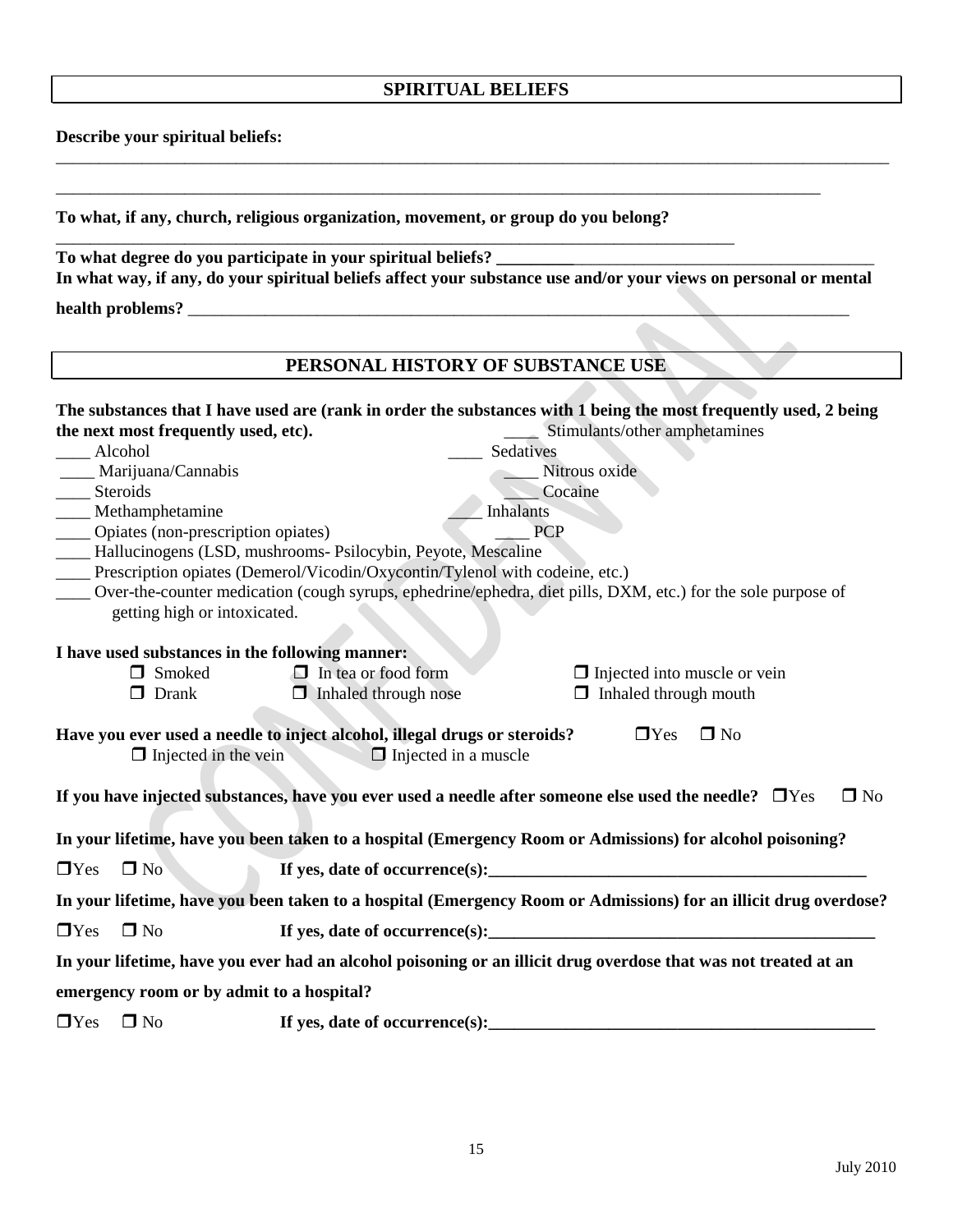| Indicate all of the behaviors that apply to you.<br>Please check the corresponding box.                                                                                                                                                                          | Alcohol | Marijuana<br>Cannabis<br>Hashish | Nicotine |
|------------------------------------------------------------------------------------------------------------------------------------------------------------------------------------------------------------------------------------------------------------------|---------|----------------------------------|----------|
| 1. What was your age of first use?                                                                                                                                                                                                                               |         |                                  |          |
| 2. What was your age of first intoxication?                                                                                                                                                                                                                      |         |                                  |          |
| 3. What is the greatest amount you have ever used in a single<br>setting?                                                                                                                                                                                        |         |                                  |          |
| 3a. In days, hours or minutes, what length of time did you use the<br>greatest amount?                                                                                                                                                                           |         |                                  |          |
| 4. How old were you at the time of the greatest amount used?                                                                                                                                                                                                     |         |                                  |          |
| 5. When was the last time you used? Give date                                                                                                                                                                                                                    |         |                                  |          |
| 6. In the past year, what was the greatest amount used?                                                                                                                                                                                                          |         |                                  |          |
| 7. Explain your method of use (smoking, chew, injecting, drinking,<br>$etc.$ )                                                                                                                                                                                   |         |                                  |          |
| 8. Please mark all days you use the substance: please write the<br>number of drinks those days, number of cigarettes, number of<br>joints/bowls/hits, etc.                                                                                                       |         |                                  |          |
| Monday                                                                                                                                                                                                                                                           |         |                                  |          |
| Tuesday                                                                                                                                                                                                                                                          |         |                                  |          |
| Wednesday                                                                                                                                                                                                                                                        |         |                                  |          |
| Thursday                                                                                                                                                                                                                                                         |         |                                  |          |
| Friday                                                                                                                                                                                                                                                           |         |                                  |          |
| Saturday                                                                                                                                                                                                                                                         |         |                                  |          |
| Sunday                                                                                                                                                                                                                                                           |         |                                  |          |
| 9. Do you believe you have a tolerance to this substance?<br>(Tolerance means you need more of the substance to get<br>high/buzzed/feel the effects, or you don't stay high as long as you<br>used to with the same amount)                                      |         |                                  |          |
| 10. Do you exhibit physical symptoms of withdrawal when<br>recovering from the effects of, or when you stop using any of these<br>substances? (headache, nauseous, anxious, irritable, want more of<br>the substance, shakes, etc.)                              |         |                                  |          |
| 11. Have you ever had bizarre sensory sensations from your use of<br>this substance? i.e. seeing, hearing, or tactile experiences that you<br>cannot explain: unformed images, strange smells, something under<br>or on your skin, unidentified sounds or noises |         |                                  |          |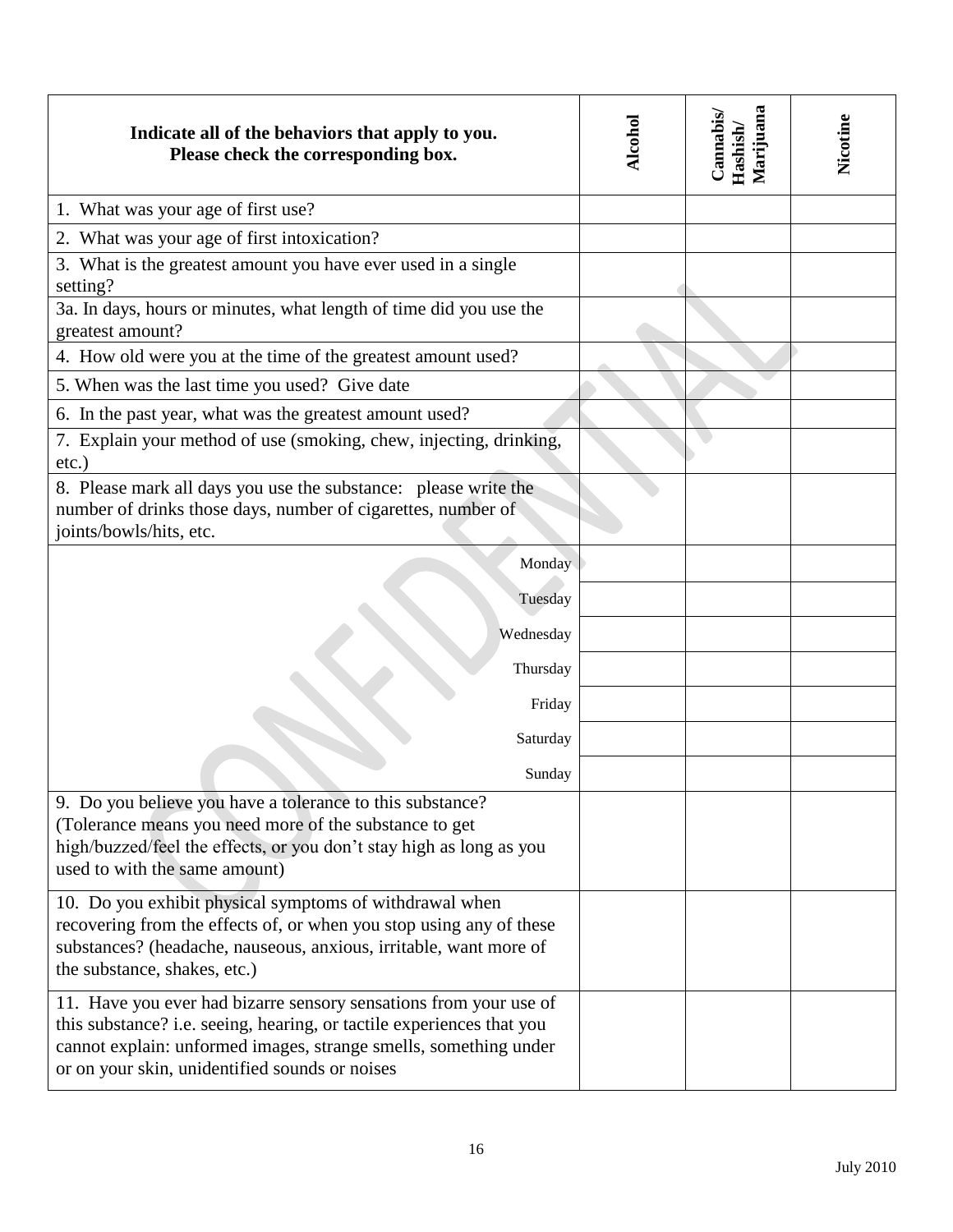| Indicate all of the behaviors that apply to you.<br>Please check the corresponding box.                                                                                                                                                                                                                                                                    | <b>Alcohol</b> | Marijuana<br>Cannabis<br>Hashish/ | Nicotine |
|------------------------------------------------------------------------------------------------------------------------------------------------------------------------------------------------------------------------------------------------------------------------------------------------------------------------------------------------------------|----------------|-----------------------------------|----------|
| 12. Have you ever had loss of control from use of this substance?<br>Fights – physical or verbal, very emotional experience that could<br>include anger or sadness or sobbing, periods of paranoia while<br>drinking, "dancing on the table," doing physical – risky – sexual –<br>activities you normally would not do. (please write number of<br>times) |                |                                   |          |
| 13. Have you had blackouts from this substance? (# of times)                                                                                                                                                                                                                                                                                               |                |                                   |          |
| 14. Have you passed out from this substance? (# of times)                                                                                                                                                                                                                                                                                                  |                |                                   |          |
| 15. Have you ever hallucinated from this substance? (# of times)                                                                                                                                                                                                                                                                                           |                |                                   |          |
| 16. Have you experienced symptoms of confusion, disorientation or<br>seeing/hearing things that are not present?                                                                                                                                                                                                                                           |                |                                   |          |
| 17. Have you ever had delusions from this substance (delusion is a<br>false belief about something - paranoid - suspicious, etc)?<br>(# of times)                                                                                                                                                                                                          |                |                                   |          |
| 18. Have you ever had medical detox from this substance (including<br>alcohol poisoning or acute alcohol intoxication from alcohol? (# of<br>times)                                                                                                                                                                                                        |                |                                   |          |
| 19. Have you ever tried to cut down or control your use of this<br>substance (do not include times you cut back do to sports)? (# of<br>time)                                                                                                                                                                                                              |                |                                   |          |
| 20. Have you ever attempted to quit on your own from this<br>substance? (# of times)                                                                                                                                                                                                                                                                       |                |                                   |          |
| 21. Has your psychological health been affected by this substance?                                                                                                                                                                                                                                                                                         |                |                                   |          |
| 22. Has your physical health been affected by this substance?                                                                                                                                                                                                                                                                                              |                |                                   |          |
| 23. Has anyone complained about your use of this substance?<br>(number of people – who has complained) i.e. 5/mom-dad/bfriend                                                                                                                                                                                                                              |                |                                   |          |
| 24. Use of this substance has caused me to take part in<br>physical/verbal fights or violence                                                                                                                                                                                                                                                              |                |                                   |          |
| 25. I have driven a motorized vehicle after consuming this<br>substance (# of times in a year)                                                                                                                                                                                                                                                             |                |                                   |          |
| 26. I have operated work machines (farm implements, saws, drills,<br>welders, fryers, etc.) after consuming this substance                                                                                                                                                                                                                                 |                |                                   |          |
| 27. I have engaged in physically hazardous activities after<br>consuming this substance (swimming, skydiving, hunting, sports<br>$etc.$ )                                                                                                                                                                                                                  |                |                                   |          |
| 28. Percent of time that I use more of this substance than intended                                                                                                                                                                                                                                                                                        |                |                                   |          |
| 29. I spend more time <b>obtaining</b> this substance than I think or<br>others tell me is appropriate (yes or no)                                                                                                                                                                                                                                         |                |                                   |          |
| 30. I spend more time using this substance than I think or others tell<br>me is appropriate (yes or no)                                                                                                                                                                                                                                                    |                |                                   |          |